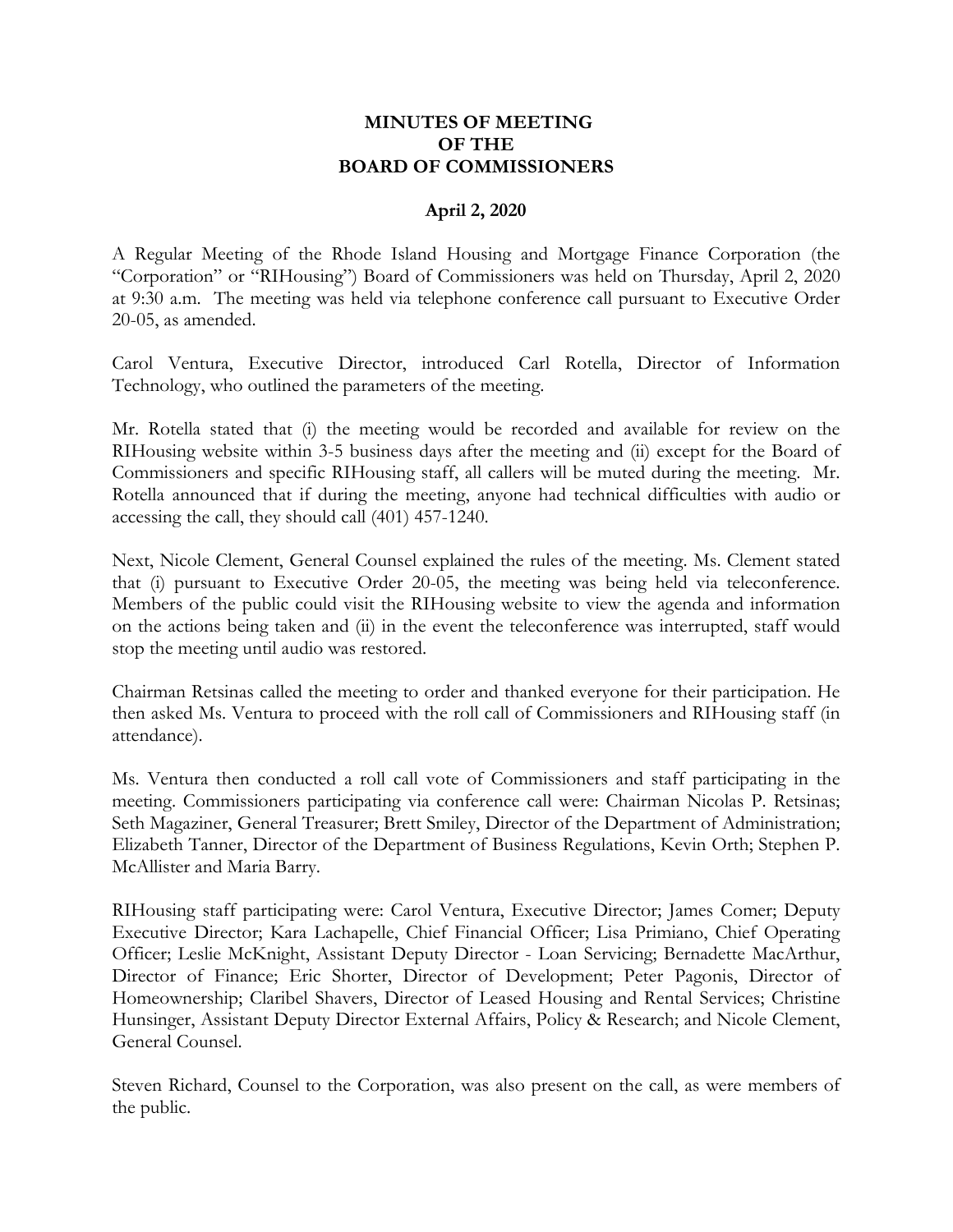Pursuant to Chapter 46 of Title 42 of the General Laws of Rhode Island, notice of the meeting of the Board of Commissioners was posted in the Offices of the Corporation, on the Corporation's web site [www.rihousing.com](http://www.rihousing.com/) and at the following link: [https://www.rihousing.com/boardmeeting/.](https://gcc02.safelinks.protection.outlook.com/?url=https%3A%2F%2Fwww.rihousing.com%2Fboardmeeting%2F&data=02%7C01%7Cmdicristofano%40rihousing.com%7C0b66864b62934370a90208d7d1b69409%7C05df7b1b5f934a61aa9644c90e298e51%7C0%7C0%7C637208454412895682&sdata=LLP%2Bb1e0OCbUjye5yW63I6xc0efy66Ti5E45utCQ77Y%3D&reserved=0)

Ms. Ventura stated that Chairman Retsinas would preside over the meeting and mentioned that any Commissioner or staff to state their name prior to speaking. She then invited Chairman Retsinas to call the meeting to order.

A quorum being present, Chairman Retsinas introduced himself, noted that he could not overstate the challenges in conducting business in the present climate and said that everyone must persevere. He then officially called the meeting to order at approximately 9:42 a.m.

# **Approval of Minutes of Board Meeting held on February 19, 2020**

Chairman Retsinas asked for a motion and a second for the approval of the Board of Commissioners minutes held on February 19, 2020. A motion was made by Commissioner Tanner and seconded by Commissioner McAllister. There being no discussion, Nicole Clement, General Counsel conducted a roll call vote of the Commissioners. The commissioners voted as follows:

| Chairman Retsinas          | Aye |
|----------------------------|-----|
| Commissioner Magaziner     | Aye |
| <b>Commissioner Smiley</b> | Aye |
| Commissioner Tanner        | Aye |
| Commissioner Orth          | Aye |
| Commissioner McAllister    | Aye |
| <b>Commissioner Barry</b>  | Aye |

Ms. Clement then stated that the following was unanimously adopted:

VOTED: That the minutes of the Board Meeting held on February 19, 2020 hereby are approved.

### **Chairman's Remarks**

Chairman Retsinas greeted and thanked everyone for actively proceeding during these challenging times. He thanked the Commissioners and staff for making all efforts possible to remain working productively.

# **Executive Director's Review of Recent Activities and Trends**

Carol Ventura, Executive Director, welcomed everyone and proceeded with an update on the Corporation's operations since the March 20, 2020 closing of the office.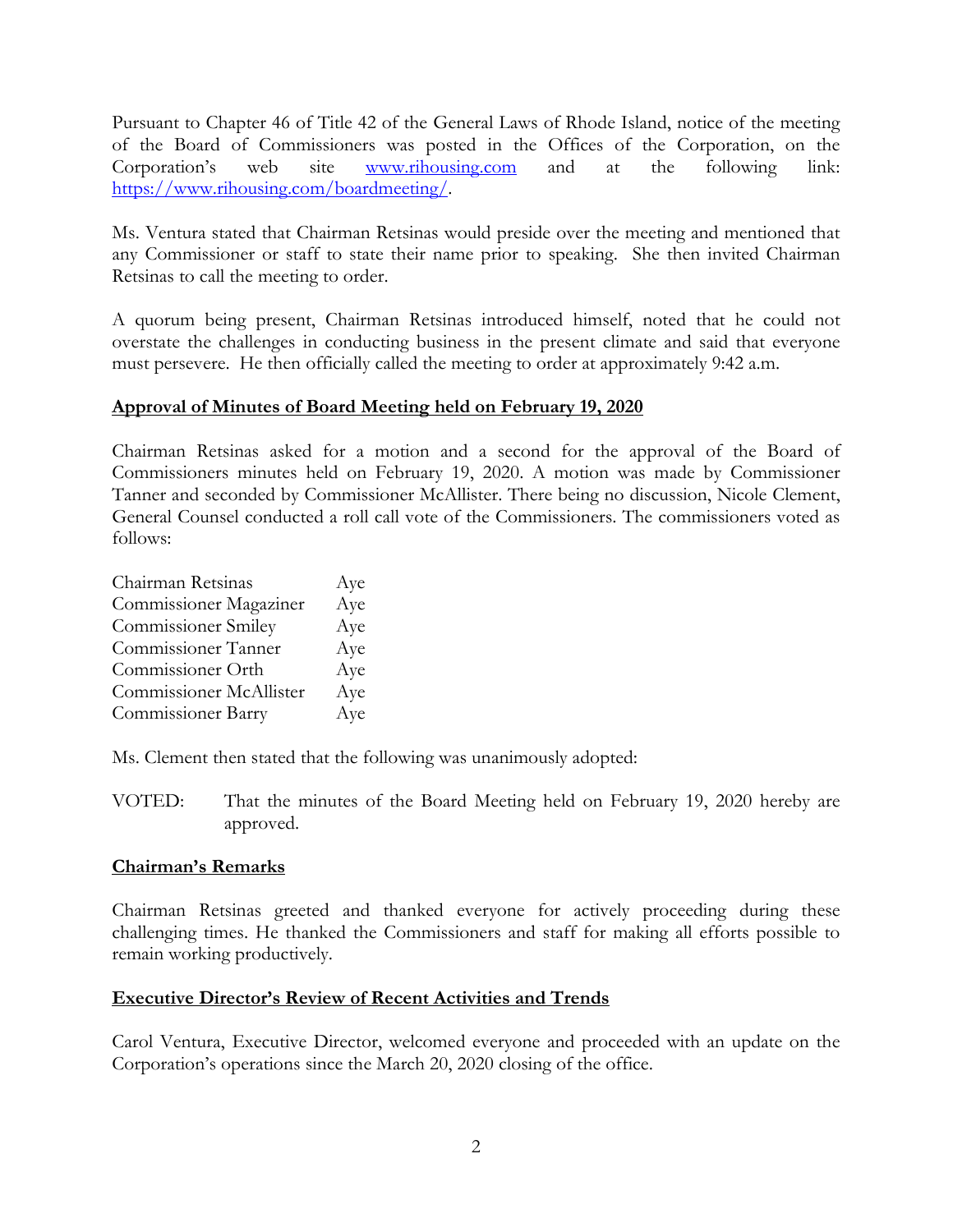Ms. Ventura stated that since the closing of RIHousing on March 20, staff has taken actions based on guidance from the Centers for Disease Control and Prevention, in coordination with the State of RI, Governor's Office and RI Department of Health, and in response to the Governor's Executive Orders, federal legislation and programmatic guidance. A COVID-19 Policy has been distributed to all staff and 137 employees are working either at home or in the office while 66 staff members have been classified as non-essential. All non-essential employees are discharging accumulated sick and vacation time prior to applying for unemployment benefits. All health benefits and insurance will be provided to those non-essential employees by RIHousing through June 20, 2020.

Continuing, Ms. Ventura explained that due to the COVID-19 health crisis, RIHousing has suspended all travel and postponed all upcoming events to support state efforts to help reduce the spread of the virus. At this point in time, no new dates have been identified for previously scheduled events.

**Homeownership.** Ms. Ventura reported that first mortgage production mortgage demand has cooled slightly amid news of the pandemic. New registration volume fell 23% to \$10.7 million from the period February 17 – February 24, 2020 to the period March 17 - March 24, 2020.

**Loan Servicing.** Ms. Ventura announced that during the past week, many RIHousing borrowers have reached out to the Loan Servicing Division looking for assistance in making their mortgage payments due to financial hardship related to COVID-19. Loan Servicing has sent more than 200 financial hardship applications to RI borrowers and continues to monitor the evolving regulations related to mortgage payment and foreclosure relief. To date staff has received 5 completed applications back.

**Development.** Ms. Ventura was pleased to inform the Commissioners that on March 25, the Trustees of the Affordable Housing Trust Fund (AHT) approved two (2) workforce housing proposals in the amount of \$3,040,000, which will result in the development of 38 workforce housing units. Both developments are in Providence.

**Leased Housing.** Ms. Ventura shared that in response to the ramifications of COVID-19 issues, staff is expediting all requests for rent modifications due to reductions in income.

Ms. Ventura announced that RIHousing has suspended moving forward with the Consolidated Plan. On March 20, RIHousing received an 8-week extension on the Consolidated Plan from HUD. It will now be posted for public comment in late May and a final version will be submitted to HUD in July.

Finally, Ms. Ventura opened the floor to discussion and asked if anyone had any questions.

A brief conversation followed Ms. Ventura's update. Commissioner Magnaziner inquired if staff has performed stress testing on the prortfolio to address the impact of the crisis. Ms. Ventura responded that RIHousing's financial consultants have run data and analytics and determined that there is no major impact to RIHousing's portfolio. Kara Lachapelle, Chief Financial Officer, confirmed that the stress tests were performed two (2) different ways including the worst case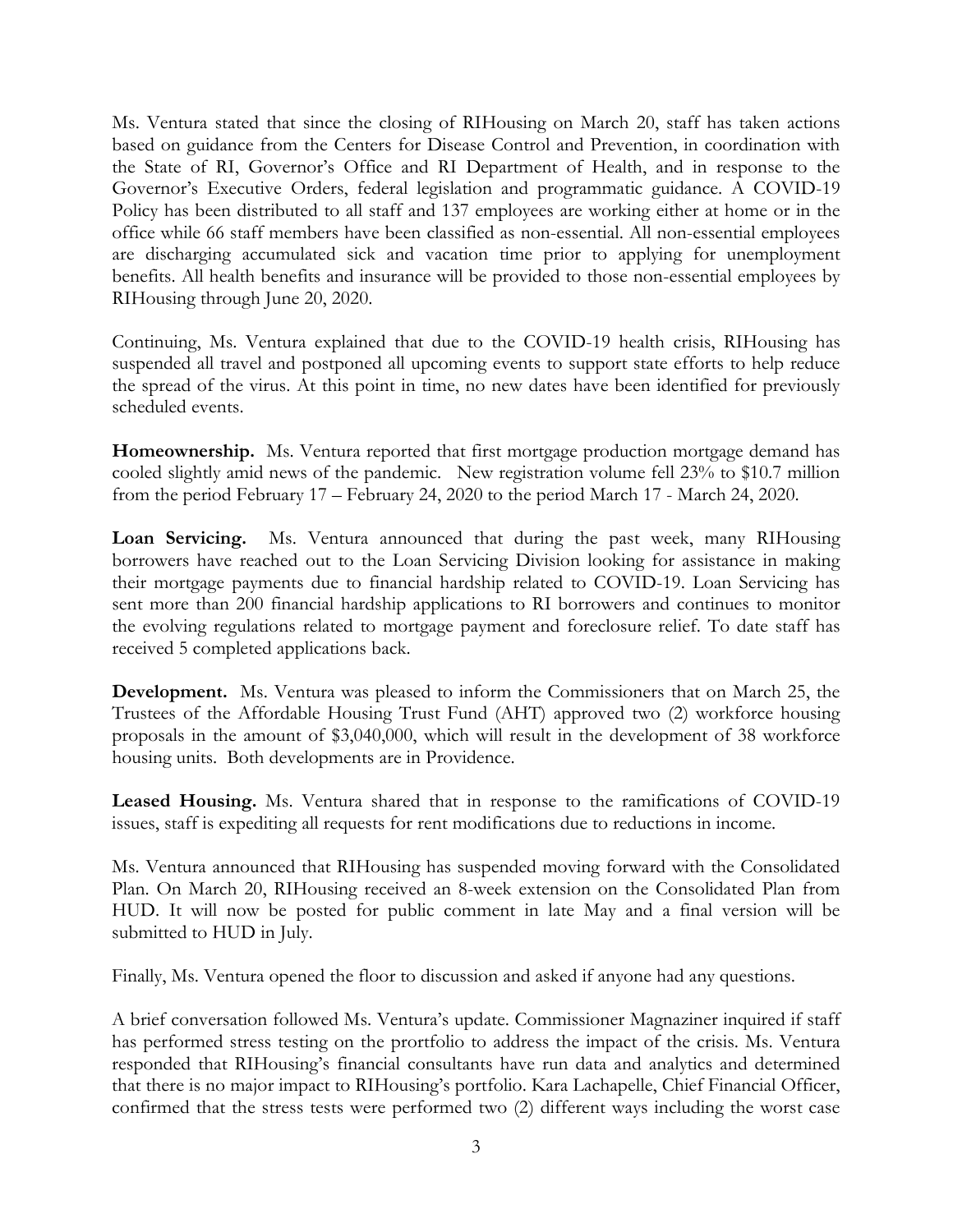scenario where if 100% of RIHousing's customers could not make P&I payments, the Corporation would still be able to cover its debt service payment.

Commissioner Magaziner also asked if there was a bond covenent for financial relief for borrowers experiencing difficuties in making payments and/or facing potencial foreclosure.

Leslie McKnight, Assistant Deputy Director of Loan Servicing, explained that staff has provided borrowers with various tools depending on the mortgage and personal situation. The CARES Act Phase I provides forebearance and defered payment for 6-12 months. Once the customer resumes employment, the Loan Servicing Division will review the loan for modifications and recapalization. RIHousing can also advance funds in the form of an additional lien on the property.

Commissioner Orth acknowledged that during this period new business volume has declined, but asked if staff has seen any impediments on the single-family side such as delays to the inability to perform inspections and acquiring singatures.

Ms. Ventura assured the Commissioners that inspections are moving forward, and signatures are being attained electronically.

# **Approval of External Charitable Donations and Contributions**

Carol Ventura, Executive Director, gave this presentation. She noted that this month's action has one single request for approval. She remarked that it is the 50<sup>th</sup> Anniversary celebration of West Elmwood Housing Development Corporation and felt that it is important to support partners during this crisis period.

Continuing, Ms. Ventura stated that the request was for approval and ratification of external Charitable Donations and Contributions of Rhode Island Housing and Mortgage Finance Corporation ("RIHousing") pursuant to the Quasi-Public Corporations Accountability and Transparency Act, Chapter 155 of Title 42 of the Rhode Island General Laws (the "Act").

RIHousing is a public corporation of the State of Rhode Island. In carrying out its statutorilydefined public purposes, RIHousing collaborates with a number of organizations that share and advance its mission. In some instances, RIHousing is asked to financially support programs and activities of organizations engaged in activities that are consistent with and further its public purposes. RIHousing is often invited by its community partners to attend or gain recognition at community events, such as annual meetings or fundraisers, where our organizational presence is necessary or desirable.

At its meeting of December 11, 2014, the Board of Commissioners adopted the Handbook of Policies and Procedures to Ensure Accountability (the "Handbook") pursuant to the Act. Section C of the Handbook sets forth RIHousing's policy on charitable and civic donation. This Section provides that, consistent with the Act, all Charitable Donations and Contributions must be approved or ratified by the full Board of Commissioners at an open meeting.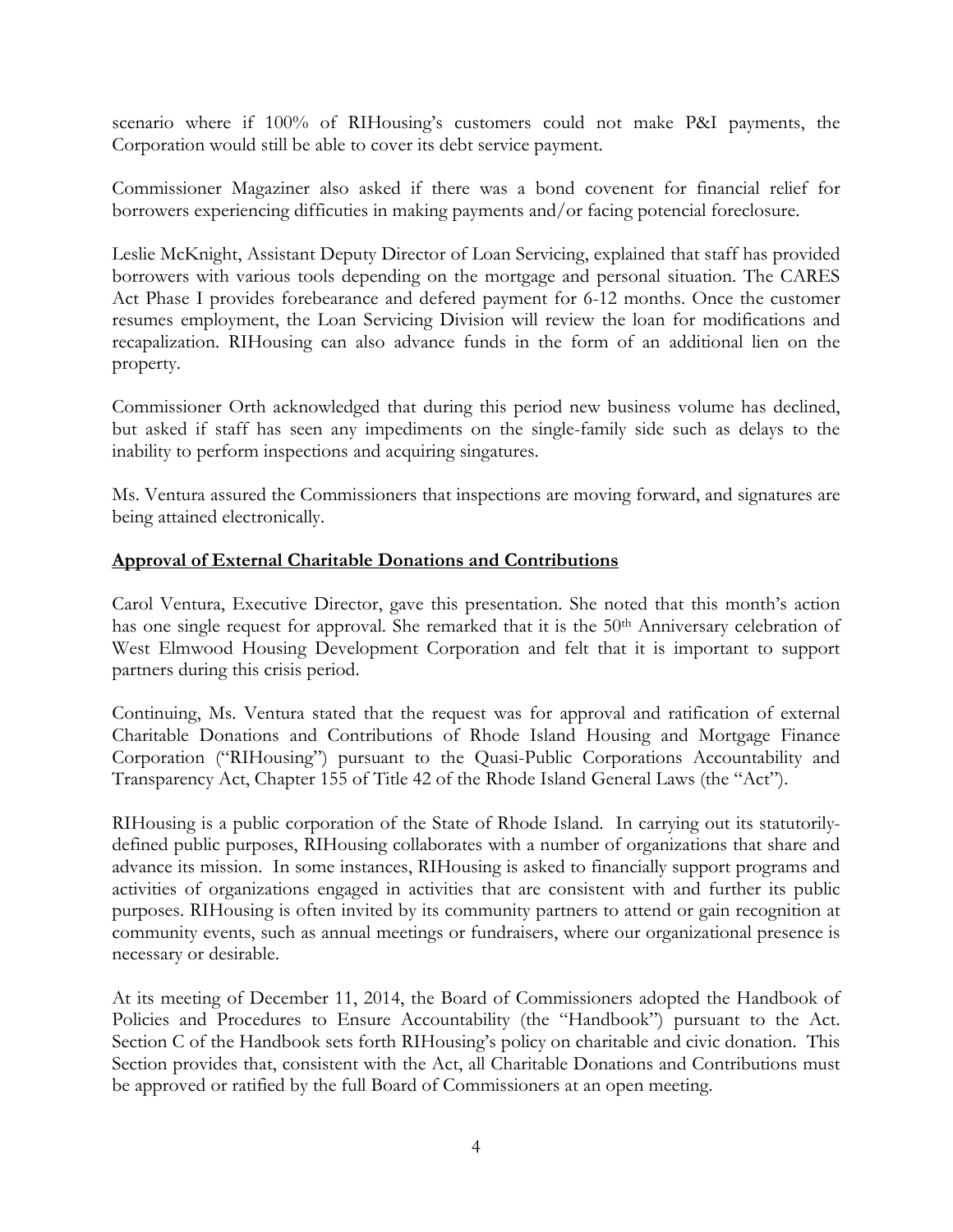Attachment A, which attachment is included as part of the February 19, 2020 Board of Commissioner package, sets forth events for which RIHousing has or will make a Charitable Donation or Contribution. This Attachment A identifies the recipient of the expenditure, the amount of the expenditure, the nature of the event, the reason for supporting the event or recipient, each Commissioner or employee who will receive any benefit from the expenditure, and the general ledger account number where the expenditure will be recorded in RIHousing's accounting system. None of these expenditures require any disclosure under the Rhode Island Code of Ethics.

RIHousing's support of the work of the organization(s) listed on Attachment A furthers our corporate purposes of encouraging and stimulating the development of housing to alleviate the shortage of safe and sanitary residential housing for low- and moderate-income persons as set forth in R.I.G.L. §42-55-2(a). For example, the West Elmwood Housing Development Corporation was created as a non-profit with the mission of developing healthy sustainable communities to help individuals and neighborhoods meet their affordable housing needs. The 50th Anniversary Celebration is an excellent opportunity to celebrate and support a close partner as well as network with colleagues and stakeholders. The work of this organization furthers and supports the mission of RIHousing.

Commissioner Smiley stated that the Management Committee discussed the request and the Committee recommended approval.

Chairman Retsinas asked for a motion and a second for the approval of External Charitable Donations and Contributions. A motion was duly made by Commissioner Smiley and seconded by Commissioner McAllister. There being no discussion, Nicole Clement, General Counsel conducted a roll call vote of the Commissioners. The commissioners voted as follows:

| Chairman Retsinas          | Aye |
|----------------------------|-----|
| Commissioner Magaziner     | Aye |
| <b>Commissioner Smiley</b> | Aye |
| Commissioner Tanner        | Aye |
| Commissioner Orth          | Aye |
| Commissioner McAllister    | Aye |
| <b>Commissioner Barry</b>  | Aye |

Ms. Clement announced that the following resolution was unanimously adopted:

# **Resolution of the Board of Commissioners of Rhode Island Housing and Mortgage Finance Corporation**

**Whereas,** the legislative findings set forth in Rhode Island Housing and Mortgage Finance Corporation's ("RIHousing") enabling act (R.I.G.L. §42-55-2(a)) provide that the serious shortage of safe and sanitary residential housing leads to environmental decline, depreciated value, reduced tax-paying capacity and impaired investment in the communities of the state; and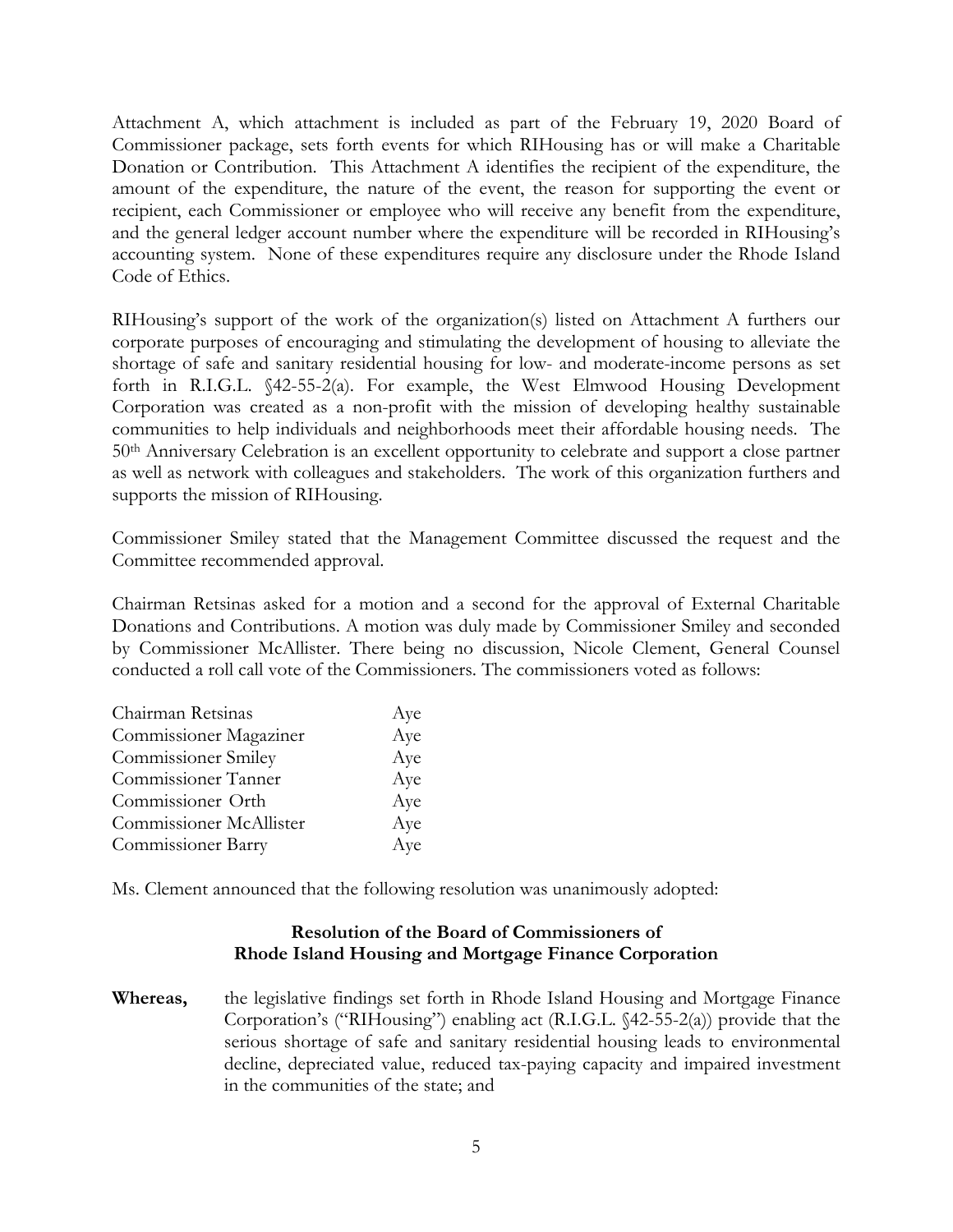- **Whereas,** RIHousing is authorized by statute to take action to encourage new housing in an orderly and sustained manner and to encourage and stimulate the construction of such housing through public financial support; and
- **Whereas,** the organization(s) set forth in Attachment A presented at this meeting have asked RIHousing to provide financial support of their activities as described in Attachment A; and
- **Whereas,** the organization(s) set forth in Attachment A plays an important role in supporting community revitalization and the development of affordable homes for low- and moderate-income families and individuals and policies that impact RIHousing's mission; and
- **Whereas,** RIHousing staff has reviewed the request for financial support and determined that it is consistent with RIHousing's legislative purposes; and
- **Whereas,** Attachment A sets forth the information required by the Quasi-Public Corporations Accountability and Transparency Act, Chapter 155 of Title 42 of the Rhode Island General Laws.

# **NOW, THEREFORE, IT IS HEREBY:**

- **Resolved,** that the expenditure(s) set forth in Attachment A are consistent with and in furtherance of the mission and policy initiatives of RIHousing.
- **Resolved,** the expenditure(s) set forth in Attachment A are hereby approved and ratified.
- **Resolved,** that the Executive Director, Deputy Director and the Chief Operating Officer, each acting singly, are hereby authorized and directed to take any and all actions they deem necessary and appropriate to carry out the forgoing resolutions.

# **Preliminary Approval of Financing for Securing the Future/Building the Dream (Woonsocket)**

Eric Shorter, Director of Development, presented the request.

Mr. Shorter began by stating that the request was for preliminary approval of a Rhode Island Housing and Mortgage Finance Corporation ("RIHousing") first mortgage in the amount of \$350,000 and a loan from the Capital Magnet Fund ("CMF") in the amount of \$750,000 for Securing the Future/Building the Dream ("STF/BTD" or the "Development"). The applicant and developer, NeighborWorks Blackstone River Valley ("NWBRV" or the "Developer"), is also requesting a Preservation Loan Fund ("PLF") Program loan in the amount of \$1,500,000 from the Affordable Housing Trust ("AHT").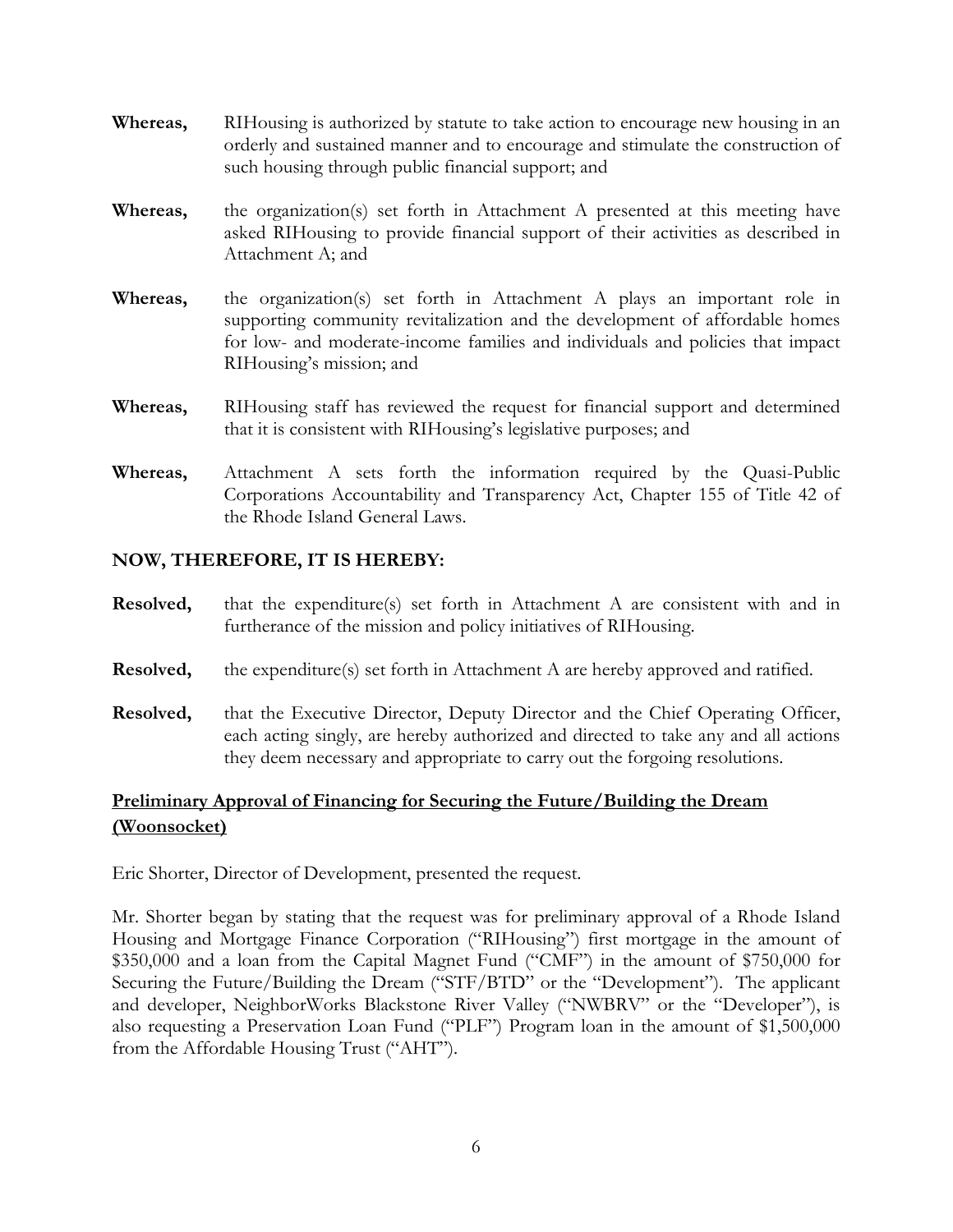This is a proposed refinance of 2 separate post year-15 low-income housing tax credit ("LIHTC") projects, Securing the Future ("STF") and Building the Dream ("BTD"), both of which are in the Constitution Hill neighborhood of Woonsocket, RI. Both are 100% affordable, restricted to households earning up to 60% of Area Median Income ("AMI").

STF (aka Constitution Hill II/III) was developed in 1998. It contains 46 units in 13 buildings. BTD (aka Constitution Hill IV) was developed in 2002. It contains 19 units in 7 buildings. The primary sources of financing for both transactions were LIHTC, a small amortizing loan, a RIHousing Targeted Loan, HOME funds, lead funds and sponsor loans. Each of the buildings was substantially renovated. National Equity Fund ("NEF") was the original limited partner in both deals.

With this refinancing, NWBRV contemplates merging the two-existing LIHTC limited partnerships into a new single asset entity. NEF will transfer their limited partnership interest in both deals to an affiliate of NWBRV. The new entity will combine, own and operate the 2 existing developments. NWBRV intends to undertake approximately \$35,000/unit of rehabilitation to the Development. The merger of these two limited partnerships will serve to preserve the affordability of the units and to create stronger economies of scale for the longterm operation of the properties. This transaction does not currently contemplate a new LIHTC allocation.

To determine the scope of work, NWBRV has inspected each individual unit and created a matrix outlining interior and exterior repairs. The proposed rehabilitation includes new roofs, boiler replacement in select units, exterior carpentry, site work (sidewalks & walkway), and upgrading unit interior finishes. Once preliminary approval is received, a capital needs assessment ("CNA") completed by an independent third party will be completed to ensure that the proposed scope of work is consistent with need and will result in a replacement reserve analysis that meets RIHousing requirements.

As part of the approval process, staff has determined that STF/BTD meets RIHousing's requirements for rollover of existing debt. Broadly, the requirements include:

- Current on first mortgage or in compliance with forbearance agreement;
- No outstanding monitoring findings and no history of significant monitoring findings;
- Demonstrated responsible long-term ownership and management of the property;
- Maximize amortizing debt the property can support; and
- Borrower and/or key principals provide guarantees to cover any construction deficit shortfalls.

The capital stack includes the following: (i) a taxable first mortgage, (ii) a CMF loan, (iii) a PLF Program loan from the AHT and (iv) rollover of existing debt.

This RFA seeks preliminary approval of a RIHousing first mortgage in the amount of \$350,000 and a CMF loan in the amount of \$750,000.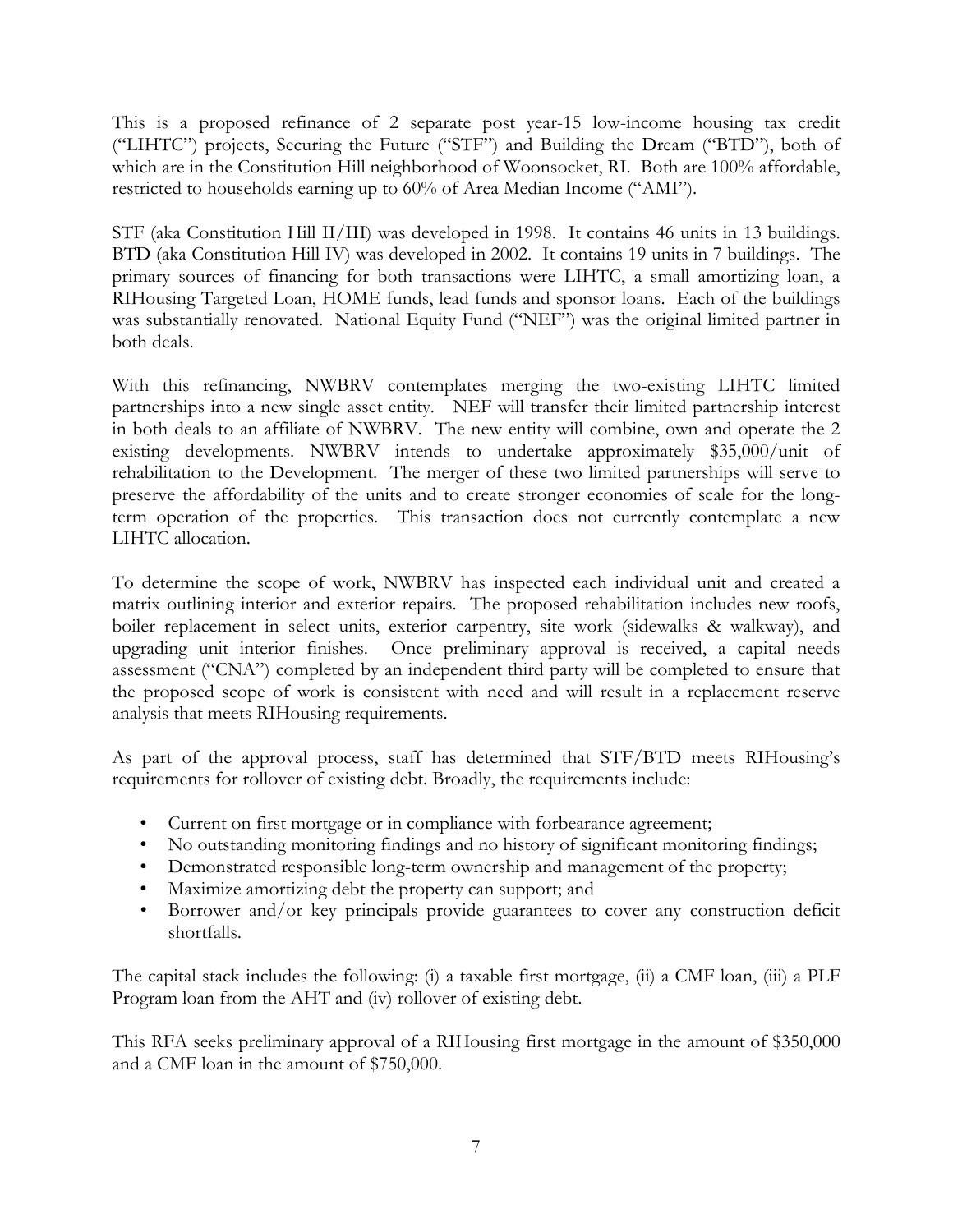Following the presentation, Chairman Retsinas asked for a motion and a second for the Preliminary Approval of Financing for Securing the Future/Building the Dream (Woonsocket).

A motion was duly made by Commissioner Orth and seconded by Commissioner Barry.

Commissioner Orth confirmed that the Credit Committee discussed the request and remarked that the proposal is the best execution for refinancing for the project. Re-syndication did not make sense. Commissioner Orth also mentioned that the application includes the rollover of \$5.4 million and working though underwriting of rents.

Nicole Clement, General Counsel, next conducted a roll call vote of the Commissioners, eligible to vote, in response to a vote for approval. The Commissioners voted as follows:

| Chairman Retsinas          | Aye |
|----------------------------|-----|
| Commissioner Magaziner     | Aye |
| <b>Commissioner Smiley</b> | Aye |
| Commissioner Tanner        | Aye |
| Commissioner Orth          | Aye |
| Commissioner McAllister    | Aye |
| <b>Commissioner Barry</b>  | Aye |

Ms. Clement stated that the following resolution was unanimously adopted:

# **Resolution of the Board of Commissioners Of Rhode Island Housing and Mortgage Finance Corporation**

- **Whereas,** Rhode Island Housing and Mortgage Finance Corporation ("RIHousing") is authorized to make loans to mortgagors or sponsors for such developments as in the judgment of RIHousing have promise of supplying well-planned, welldesigned apartment units which will provide or preserve housing for low- and moderate-income persons or families, or the elderly, or others in locations where there is a need for such housing; and
- **Whereas:** RIHousing intends to provide taxable loan funds for the purpose of financing qualified housing developments throughout the state; and
- **Whereas:** said loans shall have a term not to exceed 40 years and shall be in the approximate amount sufficient to finance the mortgage, pay the costs of issuance, fund a capital reserve fund and to provide the capitalized interest if determined to be necessary; and
- **Whereas,** the applicant ("Applicant") listed below has presented an application to RIHousing requesting mortgage financing to acquire and rehabilitate the buildings as set forth below: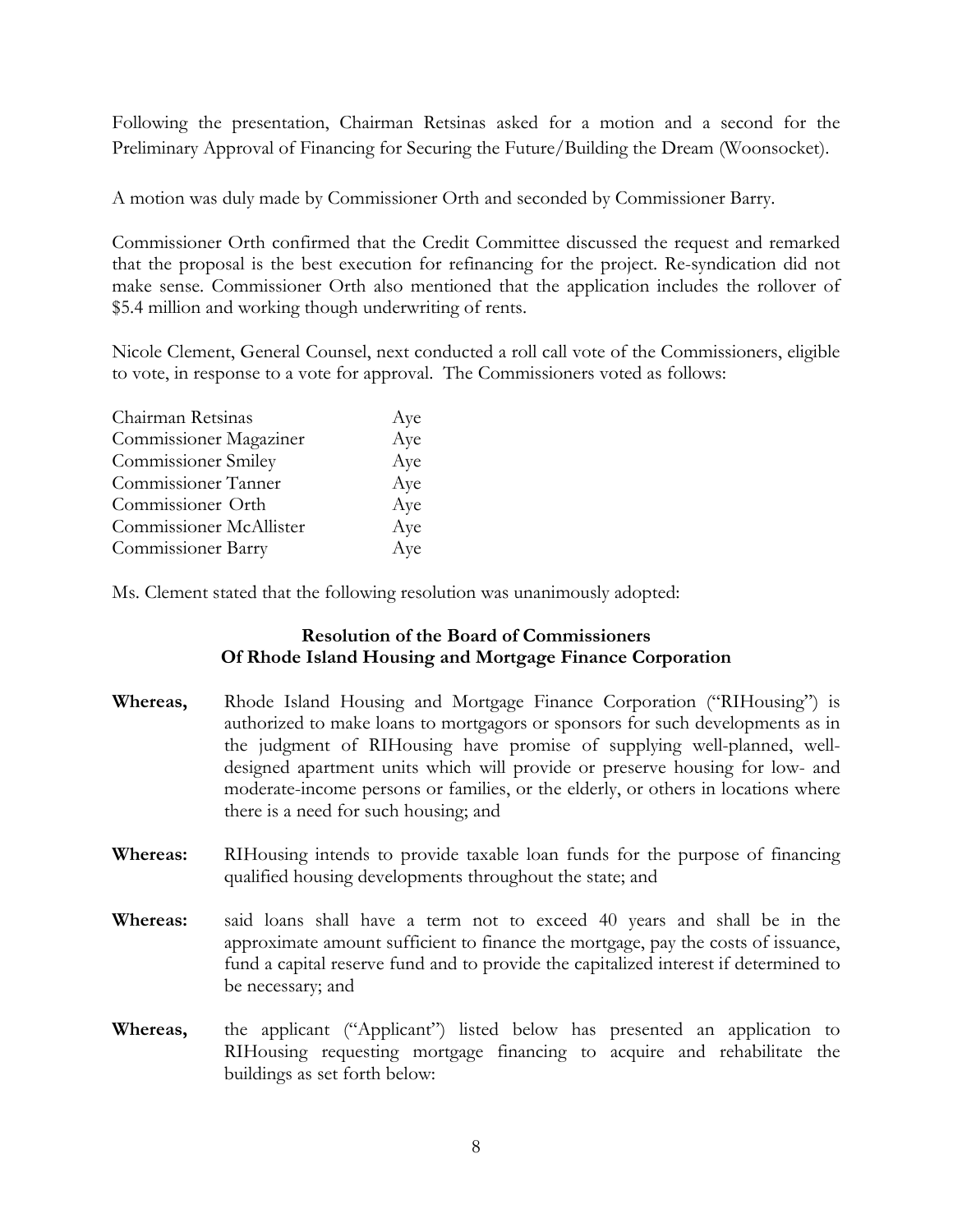| <b>Development</b>        | <b>Applicant</b>        | <b>Mortgage</b> | <b>Capital Magnet</b> |
|---------------------------|-------------------------|-----------------|-----------------------|
|                           |                         |                 | Fund                  |
| <b>Saving the Future</b>  | <b>NeighborWorks</b>    |                 |                       |
| $\boldsymbol{\alpha}$     | <b>Blackstone River</b> | \$350,000       | \$750,000             |
| <b>Building the Dream</b> | <b>Valley</b>           |                 |                       |

- **Whereas:** staff has reviewed the submission of the Applicant for mortgage financing and determined that the Development may qualify for financing under RIHousing's enabling legislation, regulations, guidelines and policies;
- **Whereas,** the Applicant intends to form a new entity to acquire both Saving the Future and Building the Dream; and
- **Whereas,** RIHousing finds that:

(1) That there exists a shortage of decent, safe, and sanitary housing at rentals or prices which persons and families of low or moderate income can afford within the general housing market area to be served by the proposed housing development;

(2) That private enterprise and investment have been unable, without assistance, to provide an adequate supply of decent, safe, and sanitary housing in the general housing market area at prices which persons or families of low and moderate income can afford or to provide sufficient mortgage financing for residential housing for occupancy by those persons or families;

(3) That the housing sponsor or sponsors undertaking the proposed housing development in this state will supply well-planned, well designed housing for persons or families of low and moderate income and that those sponsors are financially responsible;

(4) That the proposed housing development to be assisted pursuant to the provisions of this chapter will be of public use and will provide a public benefit;

(5) That the proposed housing development will be undertaken, and the housing sponsor or sponsors regulated pursuant to the authority and within the restrictions provided for by the RIHousing enabling act, Chapter 55 of Title 42 of the Rhode Island General Laws.

#### **NOW, THEREFORE, IT IS HEREBY:**

**Resolved,** that, subject to the special conditions listed below, RIHousing hereby gives preliminary approval of financing for a taxable first mortgage loan to Woonsocket Neighborhood Development Corporation d/b/a NeighborWorks Blackstone River Valley, or an affiliated entity, ("Borrower") in an amount not to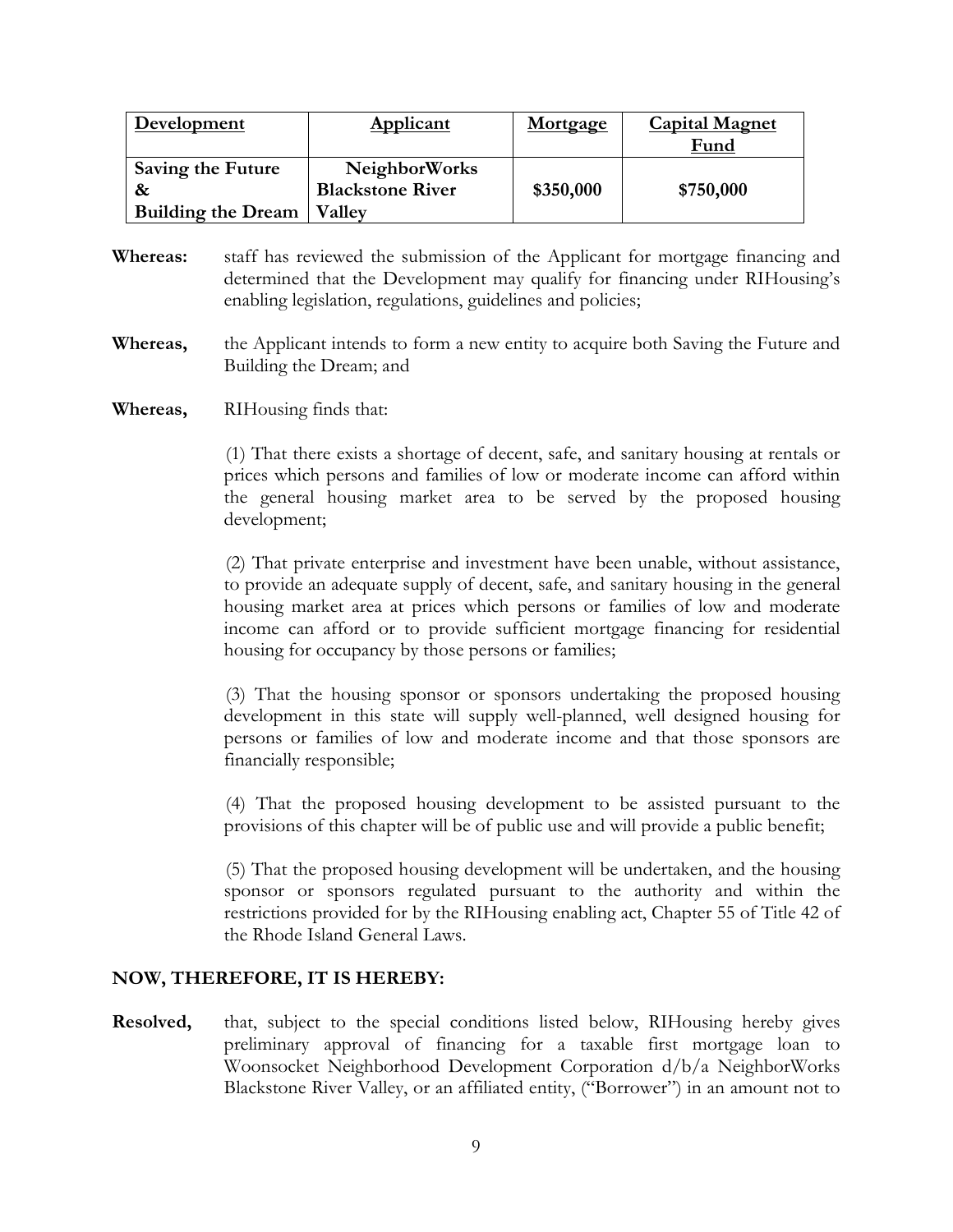exceed \$350,000 (the "Loan") for rental properties known as Securing the Future and Building the Dream, located in Woonsocket, Rhode Island, (the "Development").

- **Resolved:** that, subject to the special conditions listed below, RIHousing hereby authorizes preliminary approval of a Capital Magnet Fund loan of up to \$750,000 for the Development;
- **Resolved,** that the transfer of the limited partnership interest in the Development from the National Equity Fund, the original limited partner in both deals, to a new entity to be formed by the Borrower be, and hereby is, approved;
- **Resolved,** that the foregoing resolutions are subject to the following conditions:
	- Approval of a loan for \$1,500,000 under the Preservation Program Loan Fund from the Affordable Housing Trust.
	- A final appraisal and market study acceptable to RIHousing prepared by an independent appraiser demonstrating that the first mortgage loan does not exceed 90% of the as-stabilized value of the property.
	- Final approval by RIHousing of construction plans, specifications, and supporting construction documentation.
	- Execution and delivery by the Developer of a Construction Completion Guaranty in form and substance satisfactory to Lender.
	- Completion of a capital needs assessment ("CNA") which indicates the proposed scope of work on the existing units is adequate.
	- Approval by RIHousing of management documentation.
	- Completion of all items required for firm commitment and closing in accordance with normal underwriting and processing requirements.
	- Approval by RIHousing of a detailed plan outlining the implementation of proposed rent increases for the Development, to be submitted by the Developer within 30 calendar days of this preliminary approval.
- **Resolved,** that the Executive Director, Deputy Executive Director, or the Director of Development each acting singly, shall take any and all actions they deem necessary to carry out the foregoing resolutions.

### **Preliminary Approval of Financing for Beachwinds (Narragansett)**

Mr. Shorter also presented this request.

Mr. Shorter state that this request was for preliminary approval of tax-exempt financing in an amount not to exceed \$17,000,000 for Beachwinds ("Beachwinds" or the "Development"). Beachwinds is the redevelopment of 2 existing low-income housing tax credit ("LIHTC") projects at the end of their initial 15-year compliance periods. The Development consists of a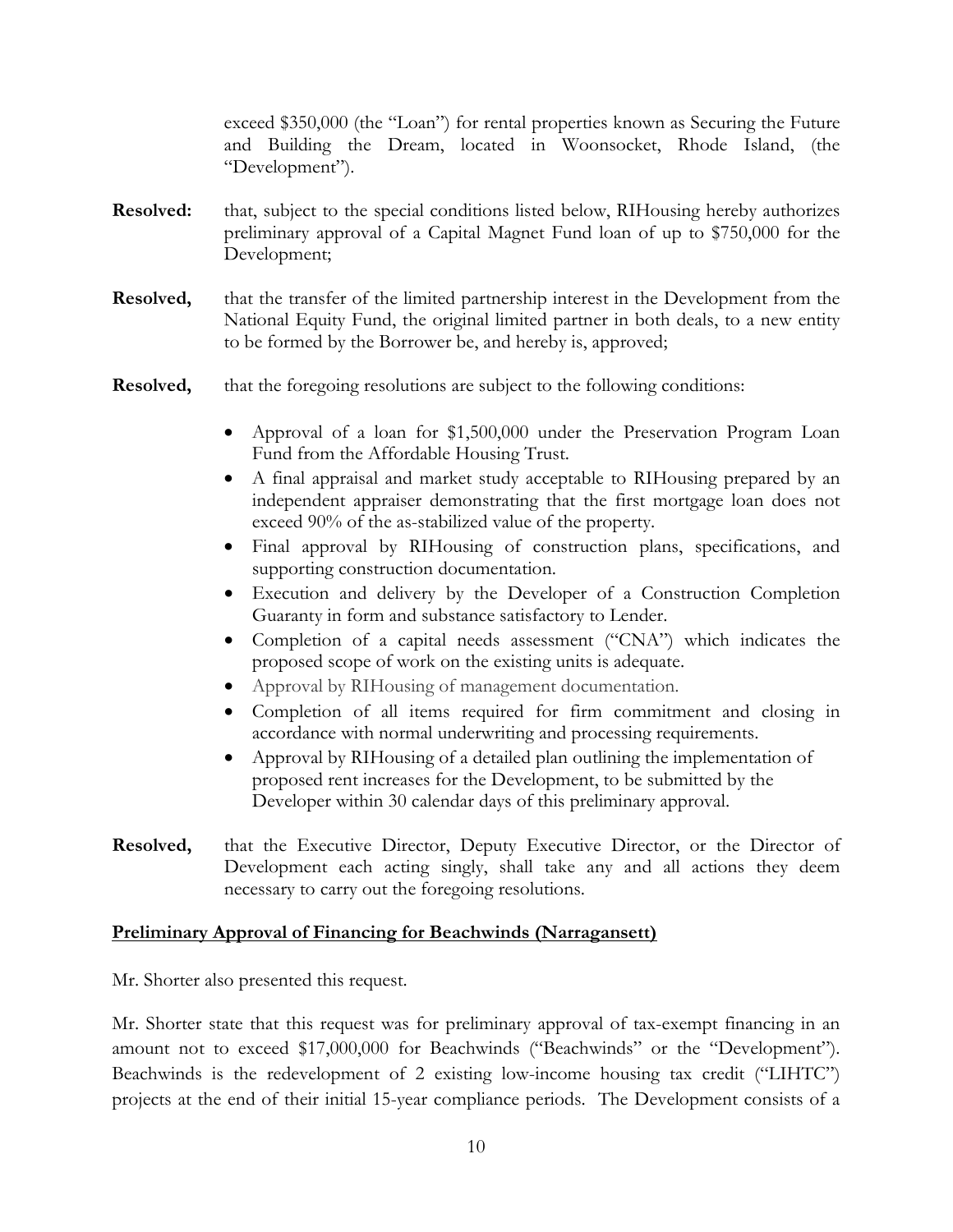total of 104 existing apartments located within South Winds Apartments and Beachwood Apartments located approximately one mile apart in Narragansett. Preservation of Affordable Housing, Inc. ("POAH") is the "Developer."

South Winds Apartments was built in 1977. The project contains 3 buildings located on 1 parcel of land. There are a total of 48 units; 42 one-bedroom units and 6 two-bedroom units. POAH purchased this property in 2004 and financed the property using tax-exempt bonds, 4% LIHTC and a deferred loan from the Affordable Housing Trust ("AHT"). The initial 15-year compliance period ended December 31, 2018.

Beachwood Apartments was built in 1977. The project contains 3 buildings linked by common corridors. There are a total of 56 units; 52 one-bedroom units and 4 two-bedroom units. POAH purchased Beachwood in 2004 and financed the property using tax-exempt bonds and 4% LIHTC. The initial 15-year compliance period ended December 31, 2019.

In 2018 and 2019, National Equity Fund ("NEF"), the limited partner in both deals, transferred their interests to an affiliate of POAH. POAH will now form a new limited partnership entity to acquire both South Winds and Beachwood, combine them into one single asset entity and resyndicate the Development. The new investor limited partner will be the Massachusetts Housing Investment Corporation ("MHIC"). POAH recently received a Mark-Up-To-Market Program rent increase for both properties and a new 20-year Section 8 Housing Assistance Payment ("HAP") is in process.

POAH intends to undertake approximately \$70,000 per unit of rehabilitation. The proposed rehabilitation scope of work includes envelope improvements and unit upgrades with a focus on energy efficiency. The proposed rehabilitation does not currently include any building additions and maintains the existing building footprints. Common areas in both properties will be upgraded to allow for enhanced supportive services geared toward seniors. Plans and specifications are in the preliminary stage at this time. Once plans are complete, POAH intends to put the project out to bid.

During construction, Rhode Island Housing and Mortgage Finance Corporation ("RIHousing") will issue tax-exempt bonds in an amount not to exceed \$17,000,000 which includes both the permanent loan and a bridge loan to assist in (i) meeting the 50% test needed to be eligible to generate 4% LIHTC on all units, and (ii) to bridge the LIHTC equity in order to increase the pricing of the tax credits. A recourse guarantee for the bridge loan will be required. The permanent loan will be amortized over 40 years but have a mandatory balloon in year 17 in order to improve the interest rate.

As part of this transaction, the existing permanent loans and approximately \$1,000,000 of accrued interest and principal on the existing AHT loan will be paid off. Staff has determined that the Development and sponsor meet RIHousing's requirements for rollover of existing debt. Broadly, this review includes:

• Current on first mortgage or in compliance with forbearance agreement;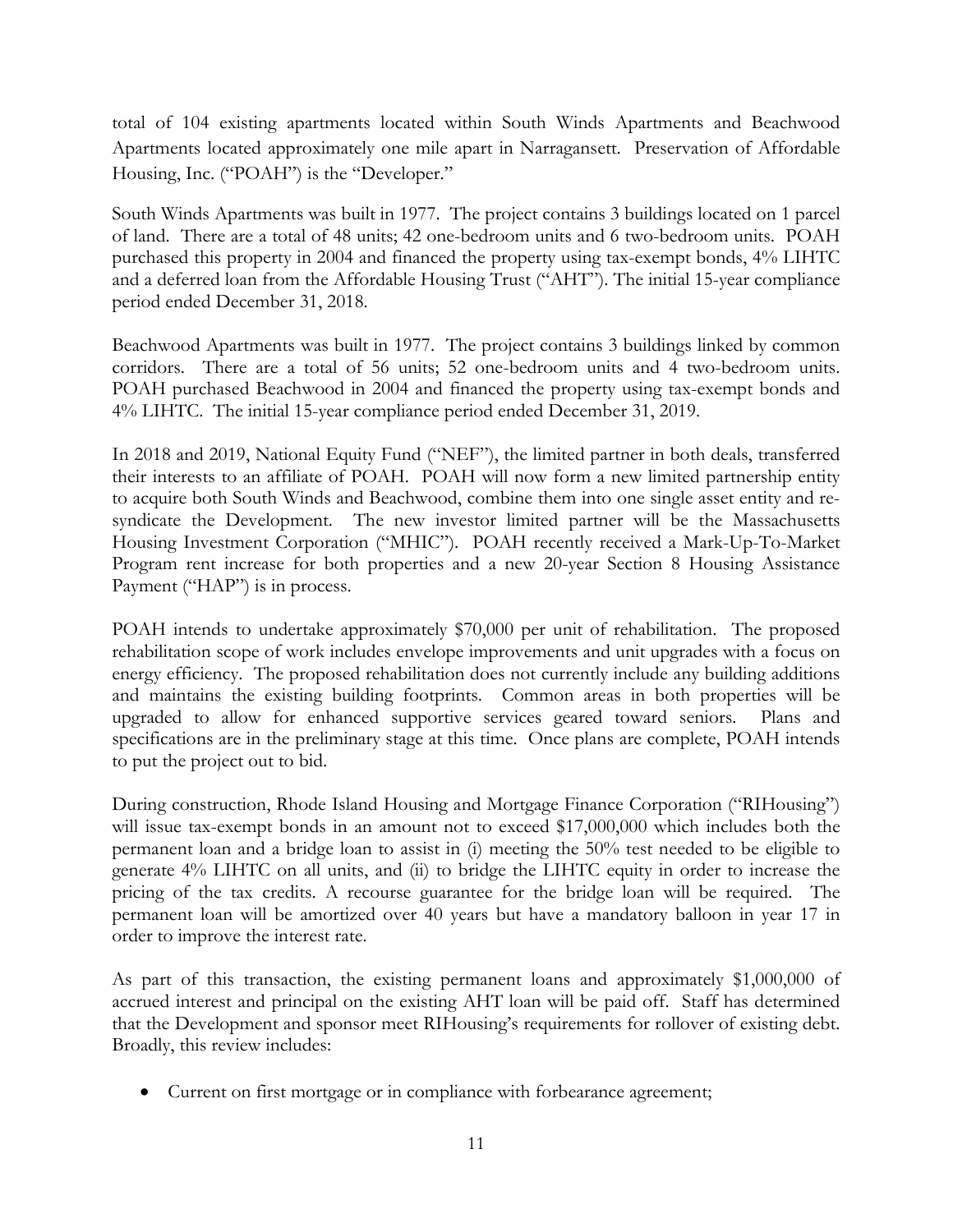- No outstanding monitoring findings, no history of significant monitoring findings;
- Demonstrated responsible long-term ownership and management of the property;
- A satisfactory equity pay-in schedule to RIHousing;
- Maximize amortizing debt the property can support; and
- Borrower provides guarantees to cover any deficit shortfalls.

Prior to firm commitment, RIHousing and POAH will be refining the Development budget with the goal of generating greater proceeds in order to pay down more of the existing AHT loan.

The capital stack includes the following: (i) a tax-exempt loan, (ii) equity generated from the allocation of 4% LIHTCs, (iii) a deferred developer fee, (iv) cash flow from operations, and (v) the partial rollover of the existing AHT loan.

This RFA seeks preliminary approval of a tax-exempt loan in an amount of up to \$17,000,000 of which \$11,740,000 will remain as permanent debt.

Chairman Retsinas asked for a motion and a second for the approval of Preliminary Approval of Financing for Beachwinds. A motion was duly made by Commissioner Orth and seconded by Commissioner Barry.

Commissioner Orth stated that the proposal was reviewed by the Credit Committee, which recommended approval. Commissioner Orth was also pleased to report that the property is in a fantastic location for seniors and is excited to be able to retain the development in RIHousing's portfolio.

Following the motion and second, Ms. Clement conducted a roll call vote of the Commissioners, eligible to vote. The Commissioners voted as follows:

| Chairman Retsinas          | Aye |
|----------------------------|-----|
| Commissioner Magaziner     | Aye |
| <b>Commissioner Smiley</b> | Aye |
| Commissioner Tanner        | Aye |
| Commissioner Orth          | Aye |
| Commissioner McAllister    | Aye |
| Commissioner Barry         | Aye |

Ms. Clement then reported that the following resolution was unanimously adopted:

### **Resolution of the Board of Commissioners Of Rhode Island Housing and Mortgage Finance Corporation**

**Whereas,** Rhode Island Housing and Mortgage Finance Corporation ("RIHousing") is authorized to make loans to mortgagors or sponsors for such developments as in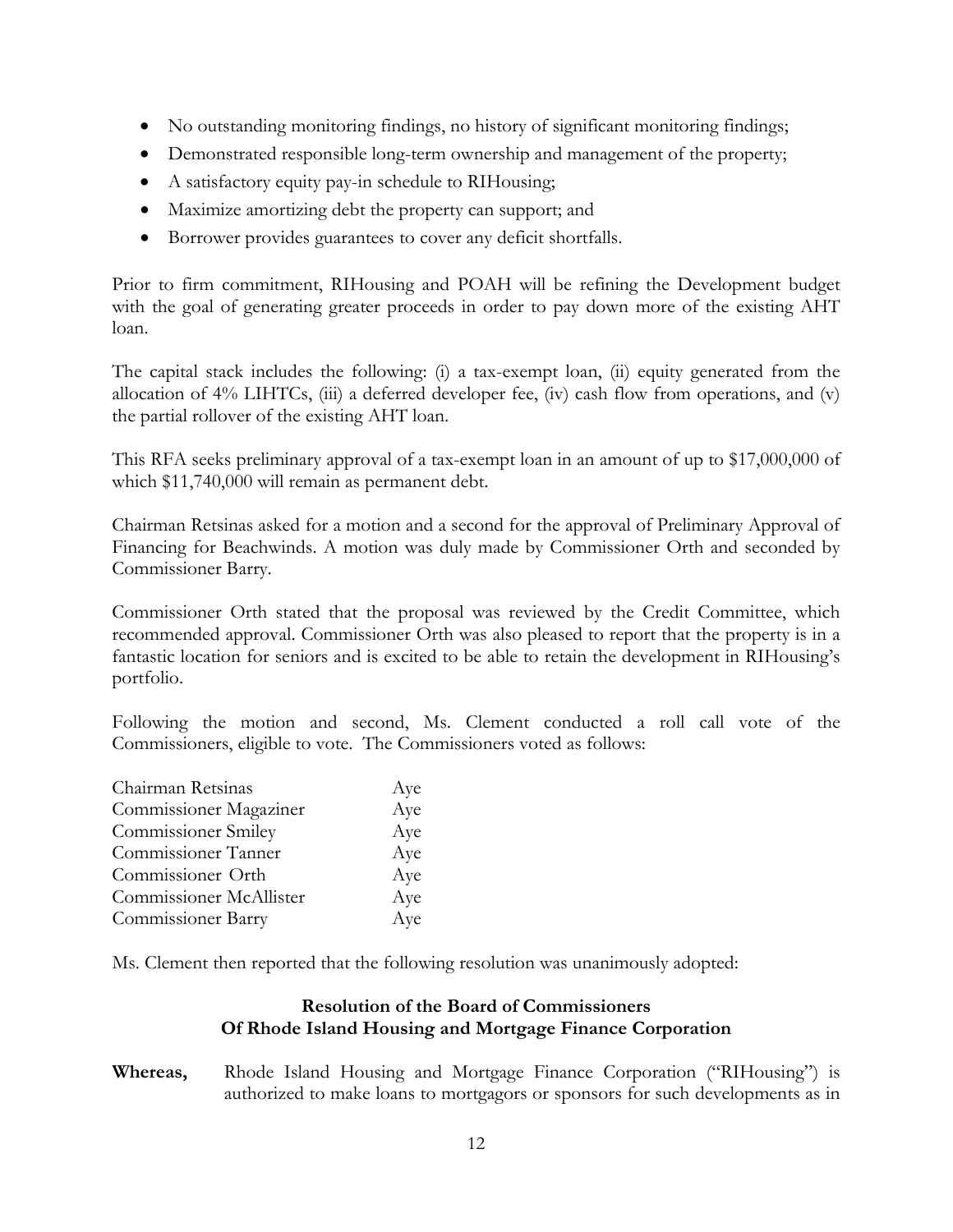the judgment of RIHousing have promise of supplying well-planned, welldesigned apartment units, which will provide or preserve housing for low- and moderate-income persons or families, or the elderly, or others in locations where there is a need for such housing;

- **Whereas,** RIHousing intends to issue tax-exempt bonds for the purpose of financing qualified housing developments throughout the state;
- **Whereas,** said bonds shall have a term not to exceed 20 years and shall be in the approximate amount sufficient to finance the mortgage, pay the costs of issuance, fund a capital reserve fund and to provide the capitalized interest if determined to be necessary;
- **Whereas,** the applicant ("Applicant") listed below has presented an application to RIHousing requesting mortgage financing to acquire and rehabilitate the buildings as set forth below:

| Development       | <b>Applicant</b> | <b>Tax Exempt</b> |
|-------------------|------------------|-------------------|
|                   |                  | Loan              |
| <b>Beachwinds</b> | POAH, Inc.       | \$17,000,000      |

- **Whereas, s**taff has reviewed the submission of the Applicant for mortgage financing and determined that the Development may qualify for financing under RIHousing's enabling legislation, regulations, guidelines and policies;
- **Whereas,** the Applicant intends to form a new limited partnership entity to acquire 2 existing projects known as, South Winds Apartments and Beachwood Apartments and combine them into one single asset entity known as Beachwinds (the "Development"); and
- **Whereas,** RIHousing finds that:

(1) that there exists a shortage of decent, safe, and sanitary housing at rentals or prices which persons and families of low or moderate income can afford within the general housing market area to be served by the proposed housing development;

(2) that private enterprise and investment have been unable, without assistance, to provide an adequate supply of decent, safe, and sanitary housing in the general housing market area at prices which persons or families of low and moderate income can afford or to provide sufficient mortgage financing for residential housing for occupancy by those persons or families;

(3) that the housing sponsor or sponsors undertaking the proposed housing development in this state will supply well-planned, well designed housing for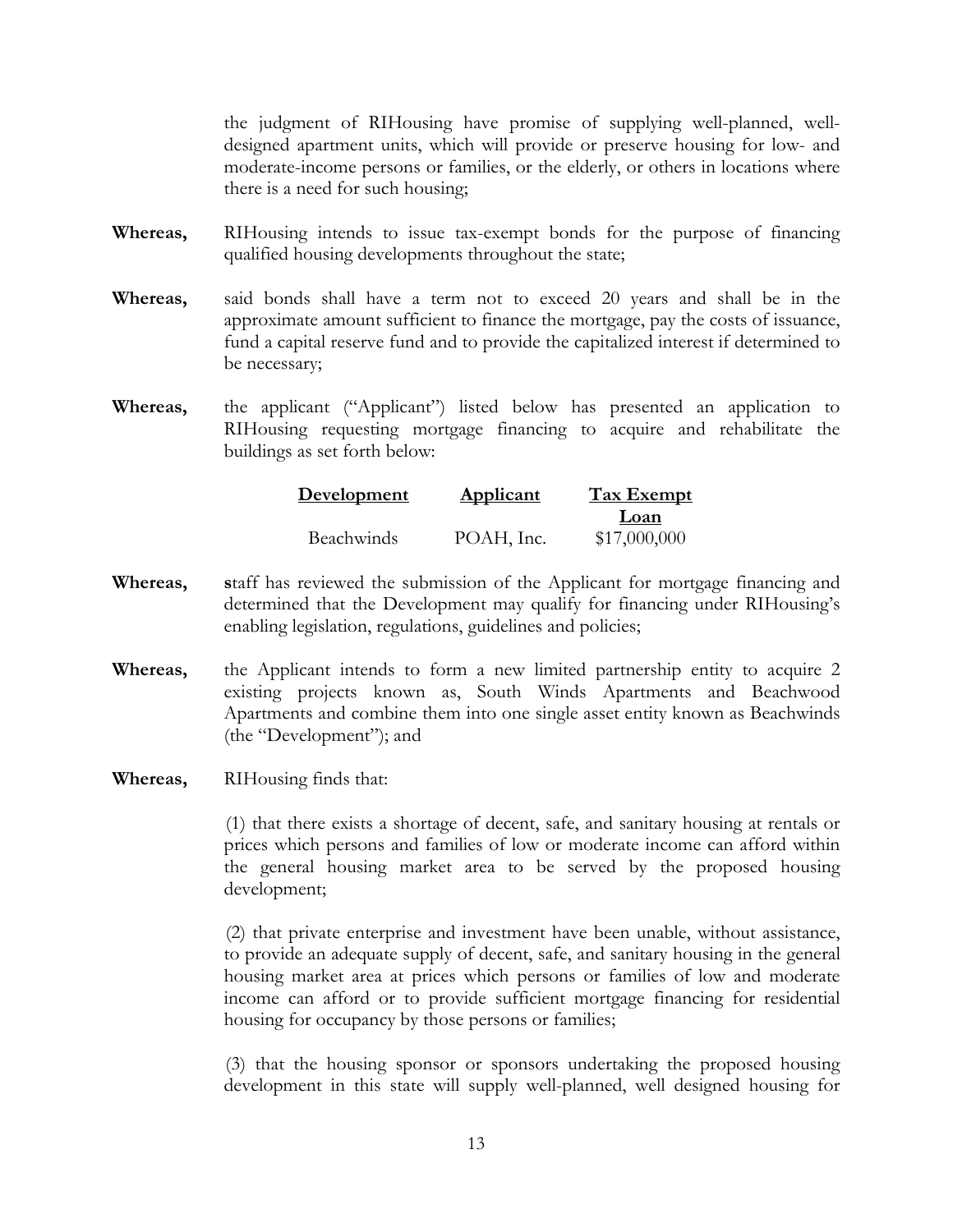persons or families of low and moderate income and that those sponsors are financially responsible;

(4) that the proposed housing development to be assisted pursuant to the provisions of this chapter will be of public use and will provide a public benefit; and

(5) that the proposed housing development will be undertaken, and the housing sponsor or sponsors regulated pursuant to the authority and within the restrictions provided for by the RIHousing enabling act, Chapter 55 of Title 42 of the Rhode Island General Laws.

### **NOW, THEREFORE, IT IS HEREBY:**

- **Resolved,** that subject to the special conditions listed below, RIHousing hereby declares preliminary commitment for tax-exempt mortgage financing for Preservation of Affordable Housing, Inc. or an affiliated entity (the "Borrower") in an amount not to exceed \$17,000,000 for rental housing known as Beachwinds located in Narraganset to be financed, in part, by tax-exempt bonds;
- **Resolved,** that RIHousing hereby declares that this preliminary commitment of financing for the Borrower constitutes the affirmative official act of RIHousing of its intention to issue bonds to finance up to \$17,000,000 in mortgage funds, plus the required bond reserve funds, and the related costs of issuance for the bond issue for the above-referenced Development pursuant to the Internal Revenue Code of 1986, as amended, and any regulations promulgated thereunder. This resolution shall take effect immediately upon adoption;
- **Resolved,** that the transfer of the limited partnership interest in the Development from the Applicant to a new limited partnership entity to be formed by the Applicant be, and hereby is, approved;
- **Resolved,** that the foregoing resolutions are subject to the following conditions:
	- Syndication equity from the allocation of Low-Income Housing Tax Credits in an amount sufficient to achieve project feasibility.
	- A relocation plan acceptable to RIHousing.
	- Approval by RIHousing of proposed general contractor.
	- Approval of an operating budget for the Development.
	- Approval by RIHousing of management documentation including marketing and lease-up plans.
	- Approval by RIHousing of the final scope of work, construction plans, specifications, and supporting construction documentation.
	- FHA Risk-Sharing approval from HUD for a minimum of 50% of the first mortgage loan.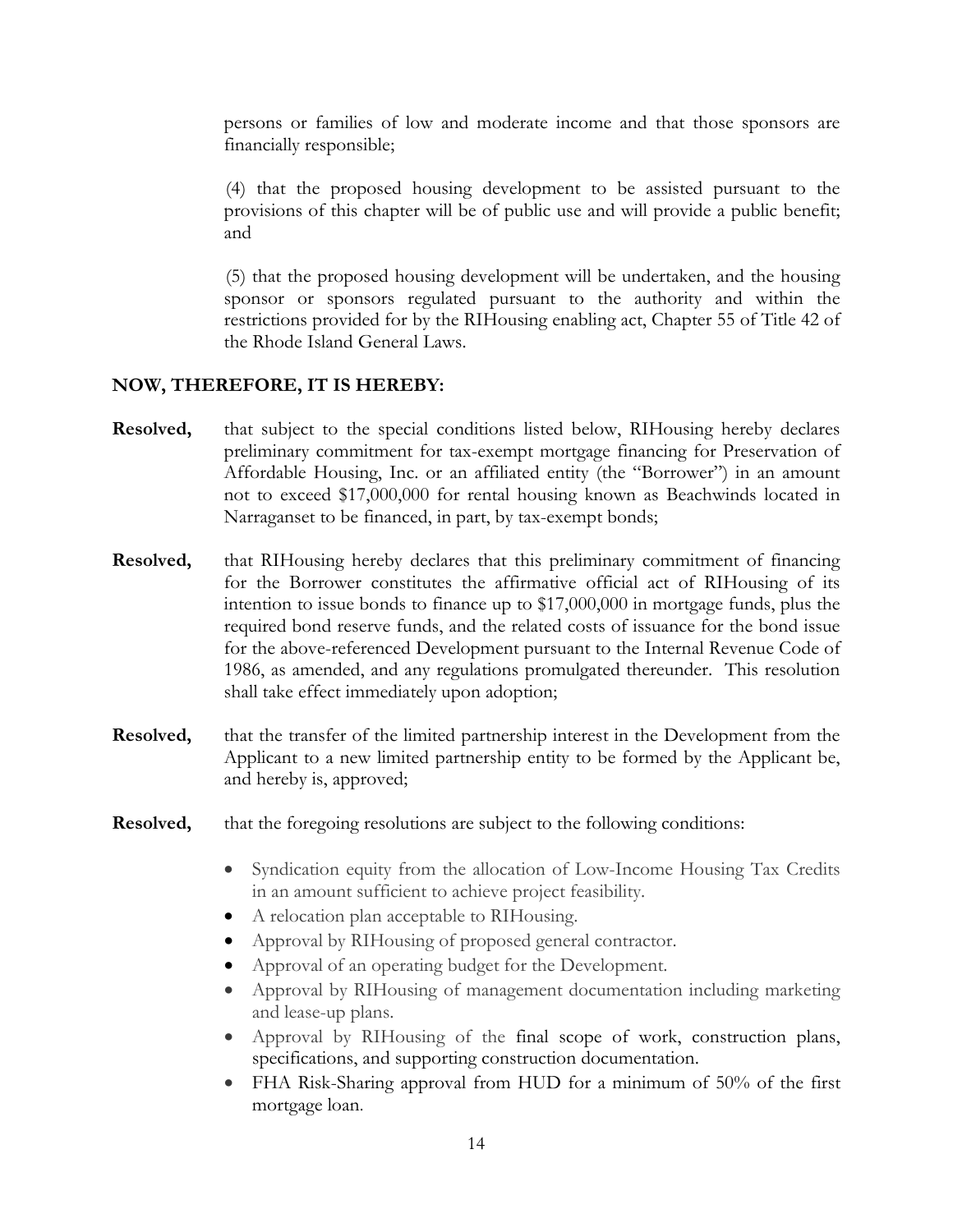- Approval by bond underwriter and bond counsel that the loan will satisfy all bond requirements.
- Execution of a construction completion guarantee from POAH that includes a guarantee of bridge loan repayment, cost overruns and/or equity shortfalls.
- Completion of all items required for firm commitment and closing in accordance with normal underwriting and processing requirements.
- **Resolved,** that the Executive Director, the Deputy Executive Director, or the Director of Development each acting singly, shall take any and all actions they deem necessary to carry out the foregoing resolutions.

### **Approval of Community Development Program Funding Awards**

Ms. Ventura introduced Christine Hunsinger, Assistant Deputy Director of External Affairs, Policy & Research, who presented the funding awards request.

Ms. Hunsinger stated that the Request for Action ("RFA") was for approval of grant funding under the Community Development Program ("CDP"). The Board of Commissioners of Rhode Island Housing and Mortgage Finance Corporation ("RIHousing") approved up to \$450,000 in CDP funding as part of the program budget for fiscal year 2020.

The RIHousing CDP provides funding for the following priority activities:

- support the viability of housing financed by RIHousing;
- promote homeownership opportunities, especially those with outreach strategies to increase racial and ethnic diversity or those that help homebuyers become "mortgage ready";
- promote energy efficiency and environmental sustainability;
- stabilize housing for Rhode Islanders.

RIHousing issued a Request for Proposals ("RFP") for an award of CDP funding in September 2019. The RFP was posted on the RIHousing website, the State of RI Division of Purchasing website, social media, and sent to approximately 800 organizations, municipalities, property managers, developers and interested parties via an email announcement. RIHousing received 27 proposals in response to the RFP from 25 applicants consisting of service organizations, housing developers and municipalities. Funding requested totaled \$1,122,850.

A committee consisting of the Executive Director, Assistant Deputy Director of External Affairs, Policy and Research, and staff from the Communications Division, Development Division, and Leased Housing and Rental Services Division conducted a review of each proposal in accordance with the ranking criteria set forth in the RFP. The committee is recommending funding be awarded to the projects and programs described at Attachment A.

A brief conversation followed the presentation. Commissioner Smiley acknowledged that the Management Committee discussed the funding and was supportive. However, as the economic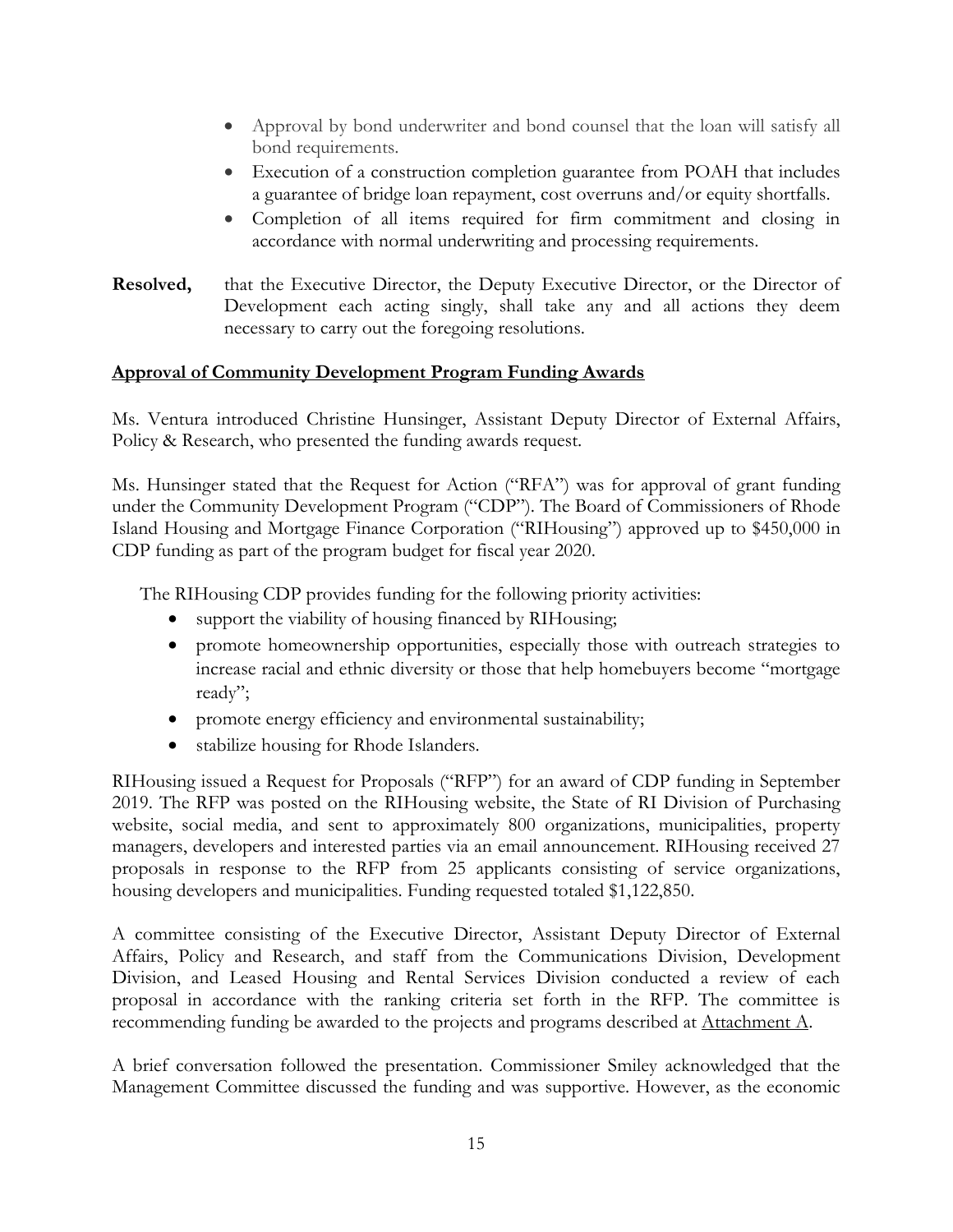environment has changed since the meeting, he questioned if the funds should be reevaluated with fresh eyes.

Ms. Ventura stated that now more than ever these resources are highly needed. She mentioned that the funds will keep more people from experiencing homelessness and establish stable housing. She then confirmed that the funding was very appropriate given the challenging times in the world.

Commissioner Orth inquired if RIHousing is requiring data, performing metrics for the program and tracking the success of the initiatives. Ms. Ventura confirmed that staff will collect data and track the results.

Following the discussion, Chairman Retsinas asked for a motion and a second for the approval of Community Development Program Funding Awards.

A motion was made by Commissioner Smiley and seconded by Commissioner Magaziner. Ms. Clement, General Counsel, then conducted a roll call vote of the Commissioners, eligible to vote. The Commissioners voted as follows:

| Chairman Retsinas          | Aye |
|----------------------------|-----|
| Commissioner Magaziner     | Aye |
| <b>Commissioner Smiley</b> | Aye |
| Commissioner Tanner        | Aye |
| Commissioner Orth          | Aye |
| Commissioner McAllister    | Aye |
| <b>Commissioner Barry</b>  | Aye |

Ms. Clement, General Counsel, confirmed that the following resolution was unanimously adopted:

### **Resolution of the Board of Commissioners Of Rhode Island Housing and Mortgage Finance Corporation**

- **WHEREAS:** Rhode Island Housing and Mortgage Finance Corporation ("RIHousing") created the Community Development Program to support the viability of RIHousing financed housing; to promote homeownership opportunities; to promote energy efficiency and environmental sustainability; and to stabilize housing for Rhode Islanders; and
- WHEREAS: RIHousing issued a Request for Proposals under a competitive process to seek applications for Community Development Program grant funding; and
- **WHEREAS:** RIHousing received twenty-seven (27) complete proposals for Community Development Program funding; and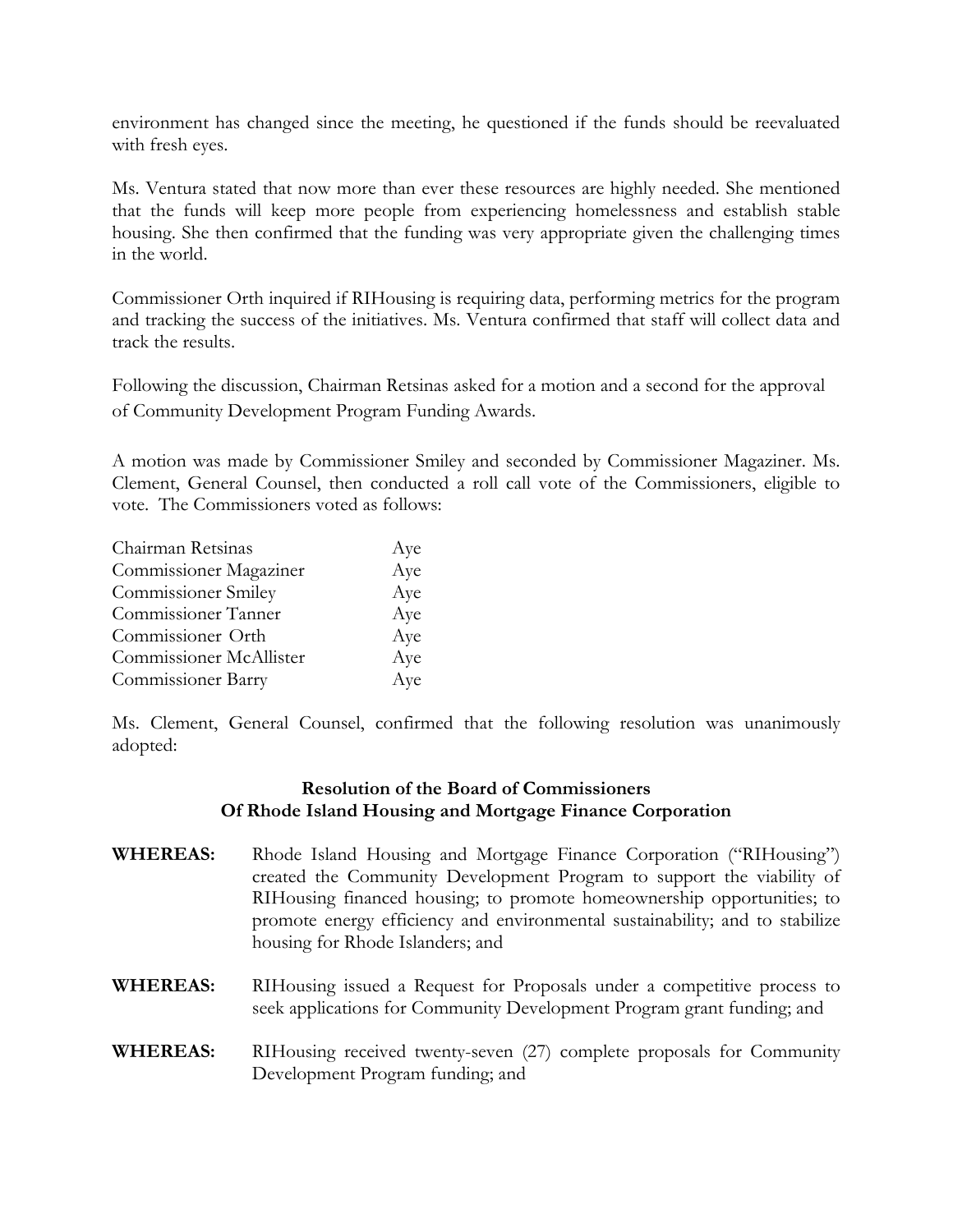**WHEREAS:** staff reviewed the proposals according to the ranking criteria outlined in the Request for Proposals and have determined that nine (9) of the proposed programs and/or projects best fit the priority activities and criteria of the program.

### **NOW, THEREFORE, IT IS HEREBY:**

- **RESOLVED:** that the projects and programs set forth at <u>Attachment A</u> be, and hereby are approved for grant funding under the Community Development Program in the amounts specified at  $Attachment A$ , subject to any administrative</u> adjustments as the Executive Director determines to be in the best interests of RIHousing, provided that the total amount awarded to all recipients shall not exceed \$450,000.
- **RESOLVED:** that all funds awarded hereunder shall be funded out of the FY 2020 budget.
- **RESOLVED:** that the Executive Director and the Assistant Deputy Director of External Affairs, Policy and Research, each acting singly, be and hereby is authorized and empowered to take any and all actions necessary or desirable to carry out the foregoing resolutions.

| Organization                                    | <b>Program or Project</b>                                                    | Location   | Award    |
|-------------------------------------------------|------------------------------------------------------------------------------|------------|----------|
| Amos House                                      | Financial Opportunity Center                                                 | Providence | \$50,000 |
| Community Action<br>Partnership of Providence   | Bridging gap in minority<br>homeownership/expansion of<br>financial literacy | Providence | \$25,680 |
| NeighborWorks<br><b>Blackstone River Valley</b> | Culturally sensitive homebuyer<br>education                                  | Woonsocket | \$50,000 |
| Pawtucket Central Falls<br>Development          | Asset management and sustainability<br>of existing rental portfolio          | Pawtucket  | \$50,000 |

**Attachment A Proposed FY 2020 Community Development Program Funding Awards**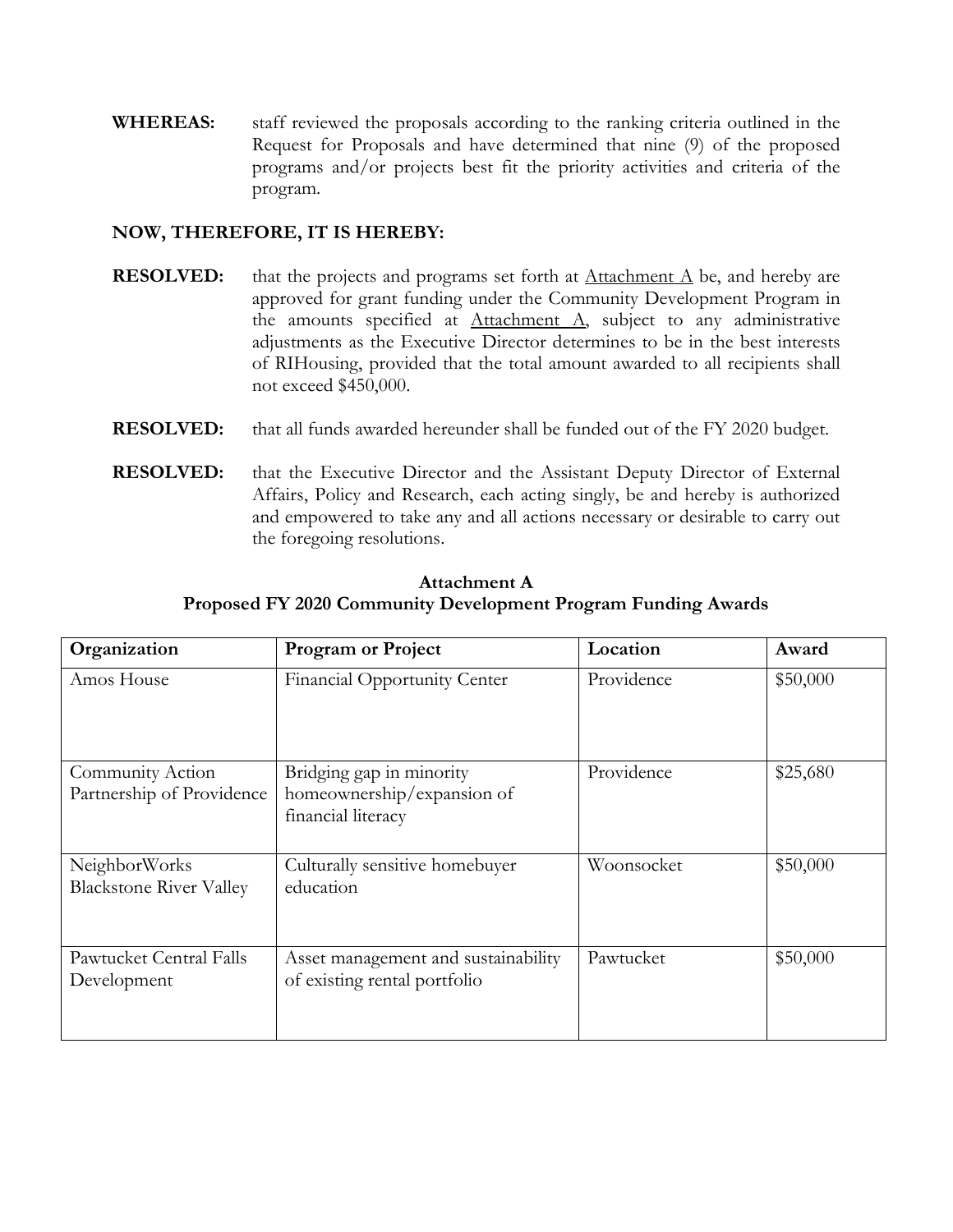| Providence Community<br>Libraries and Providence<br>Public Schools | "Math in the House" and financial<br>and housing literacy           | Providence           | \$49,550  |
|--------------------------------------------------------------------|---------------------------------------------------------------------|----------------------|-----------|
| RI Office of<br>Postsecondary<br>Commissioner                      | Workforce development opportunity                                   | <b>Central Falls</b> | \$50,000  |
| Skills for Rhode Island's<br>Future                                | Connect housing insecure individuals<br>to employment opportunities | Providence           | \$50,000  |
| SWAP, Inc.                                                         | Build-a-Buyer financial literacy and<br>resident advocacy programs  | Providence           | \$50,000  |
| West Elmwood Housing<br>Development<br>Corporation                 | Homebuyer and landlord education<br>classes                         | Providence           | \$50,000  |
|                                                                    |                                                                     | <b>TOTAL</b>         | \$425,230 |

# **Authorization to Increase Lines of Credit**

Kara Lachapelle, Chief Financial Officer, presented this request. She stated that Rhode Island Housing and Mortgage Finance Corporation ("RIHousing" or the "Corporation") funds its mortgage lending activity primarily through the issuance of bonds and sales of mortgage pools in the To-be-Announced (TBA) market. The timing and sizing of each transaction is planned in such a way to make the most efficient use of funds and to minimize the interest expense related to the bonds while loans are being assembled. Lines of credit assist in this process by allowing a larger loan warehouse position, especially during times of high loan origination or tight bond markets. Such an arrangement is common in the mortgage banking industry.

In addition to our single-family homeownership production, our lines of credit are utilized to fund multifamily loan transactions prior to issuing bonds. Multifamily loans often take longer to close because of their complexity, and therefore compiling several transactions and coordinating the timing of bond issuance is critical.

Due to disruptions in financial markets as a result of the COVID-19 pandemic, our ability to issue bonds has become inefficient. Investors have moved to more liquid positions as they wait for the U.S. economy to normalize. We are starting to see some slow improvement based on intervention by the federal government with financial assistance packages, including purchases of municipal bonds, in an attempt to stabilize markets.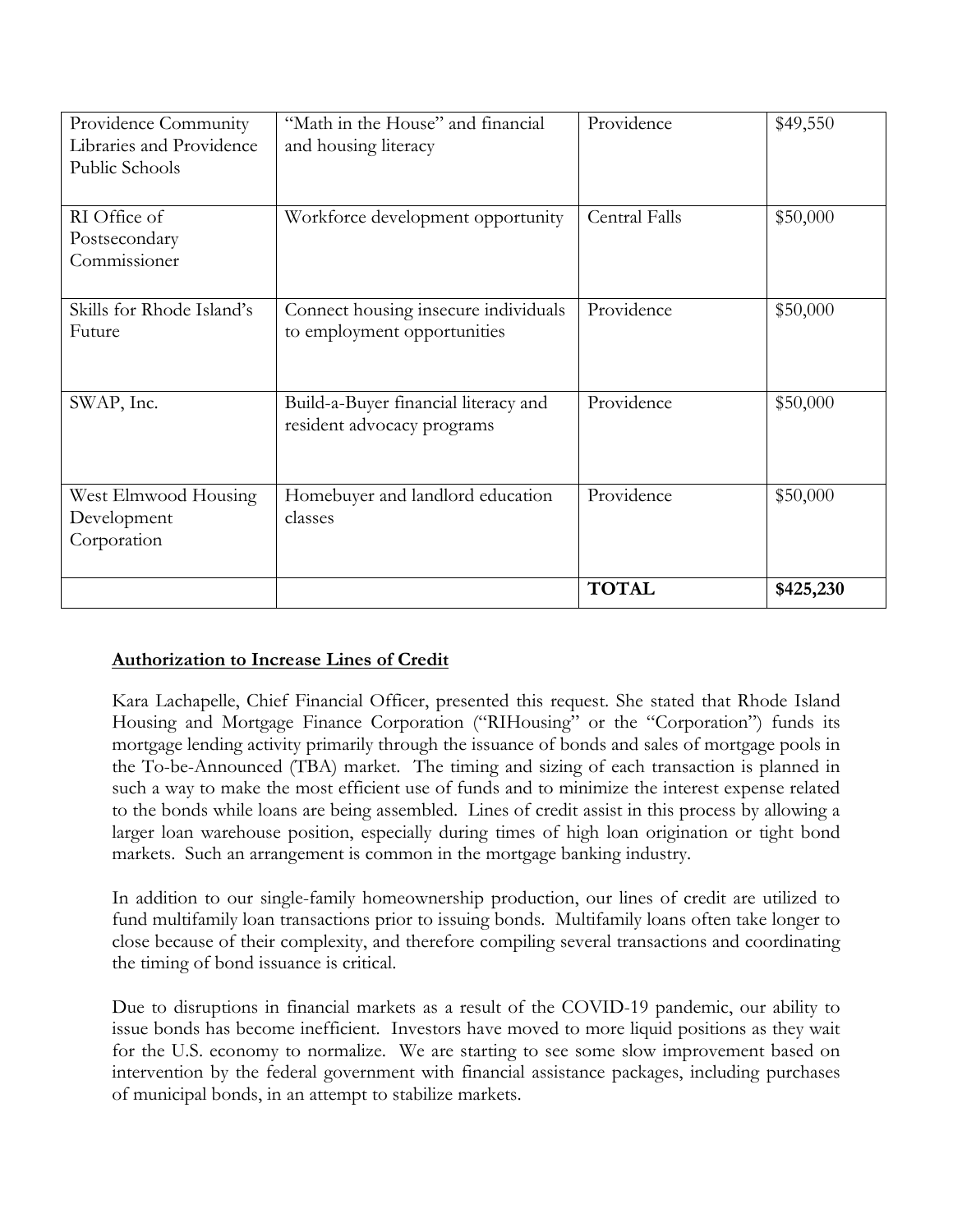RIHousing currently utilizes lines of credit through four (4) separate financial institutions providing a total of \$110,000,000 in available liquidity, as outlined below. All four (4) lines of credit are used to manage our cash flow and loan warehousing needs. We currently have \$20,000,000 available for use on those lines. Based on the disruptions in the bond market and an expected decrease in monthly mortgage collections due to high unemployment we anticipate an increased liquidity need.

| <b>Financial Institution</b> | Date Established | <b>Maximum Borrowing</b><br>Amount |
|------------------------------|------------------|------------------------------------|
| Citizens Bank, N.A.          | March, 2006      | \$25,000,000                       |
| Bank of America, N.A.        | July, 2006       | \$50,000,000                       |
| JP Morgan Chase Bank, N.A.   | December, 2009   | \$20,000,000                       |
| The Washington Trust Company | May, 2017        | \$15,000,000                       |
| of Westerly                  |                  | \$110,000,000                      |

Staff recommends that the Board of Commissioners authorize the increase of RIHousing's available line or lines of credit with one or more of its existing lenders, and that any line of credit increase shall not cause RIHousing's maximum borrowing amount to exceed \$150,000,000.

Commissioner Magaziner recognized that the bond market is in turmoil and asked Ms. Lachapelle what staff is experiencing in the secondary market. Ms. Lachapelle announced that RIHousing continues to be able to sell loans, that the TBA market has stabilized. The Corporation's strategy is to be able to utilize the bond and TBA markets as required by the economic landscape. If the TBA market goes into disarray, staff will bond the loans.

Commissioner Magaziner also questioned if the proposed lines of credit are with existing lenders or new financial entities. Ms. Lachapelle confirmed that the recommendation is with existing lenders who over the years have periodically offered RIHousing the opportunity to increase the line of credit. Ms. Lachapelle remarked that she believes the increase is temporary and staff will reevaluate the situation in a year. Commissioner Magaziner concurred that the strategy is prudent.

Commissioner Orth requested that Ms. Lachapelle explain any potential risk with the commitment regarding the rate on buying the loans. Kara Lachapelle confirmed that staff was able to achieve the full spread in the bond offering. The rates on the line of credit is lower, therefore, RIHousing can achieve a better spread. The risk is not significant and RIHousing should realize proposed regular revenue projections.

After the discussion, Chairman Retsinas asked for a motion and a second to approve the action.

A motion was made by Commissioner Magaziner and seconded by Commissioner Tanner. Ms. Clement, General Counsel, next conducted a roll call vote of the Commissioners, eligible to vote. The Commissioners voted as follows: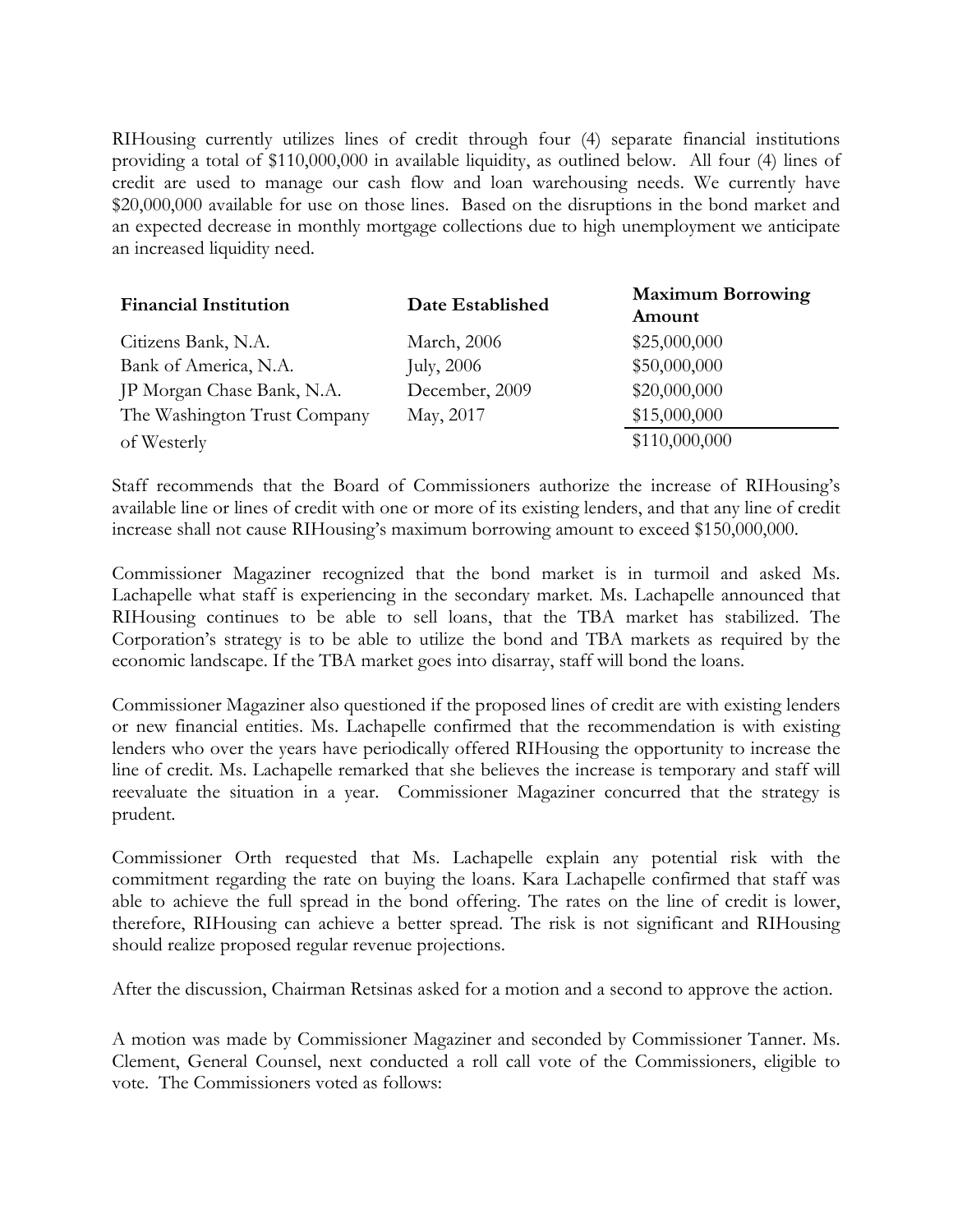| Aye       |
|-----------|
| Aye       |
| Aye       |
| Aye       |
| Aye       |
| Aye       |
| Abstained |
|           |

Ms. Clement stated that the following resolution was adopted with six (6) votes in favor and one (1) abstention. Commissioner Barry abstained from the vote.

#### **Resolution of the Board of Commissioners Of Rhode Island Housing and Mortgage Finance Corporation**

- **Whereas,** Rhode Island Housing and Mortgage Finance Corporation ("RIHousing") is authorized to borrow money and issue bonds and notes or other evidences of indebtedness, and to do any and all things necessary or convenient to carrying out its purposes;
- **Whereas,** due to disruptions in financial markets as a result of the COVID-19 pandemic, RIHousing's ability to issue bonds has become inefficient;
- **Whereas,** RIHousing currently utilizes lines of credit through four (4) separate financial institutions providing a total of \$110,000,000 in available liquidity, which is used to manage its cash flow and loan warehousing needs;
- **Whereas,** based on the disruptions in the bond market and an expected decrease in monthly mortgage collections due to high unemployment, RIHousing anticipates an increased liquidity need; and
- **Whereas,** staff recommends that the RIHousing Board of Commissioners authorize the increase of its available line or lines of credit with one or more of its existing lenders as an additional tool for cash flow needs.

#### **NOW, THEREFORE, IT IS HEREBY:**

- **Resolved,** that RIHousing be, and hereby is authorized to increase its available line or lines of credit with one or more of its existing line of credit lenders: (i) Citizens Bank, N.A., (ii) Bank of America, N.A., (iii) JP Morgan Chase Bank, N.A. and/or (iv) The Washington Trust Company of Westerly (each, a "Bank"), and that any line of credit increase shall not cause RIHousing's maximum borrowing amount to exceed \$150,000,000;
- **Resolved,** that the Executive Director, Deputy Executive Director or the Chief Financial Officer (each, an "Authorized Officer"), acting singly, be and each hereby is authorized to enter into such documents with any Bank as that Bank may require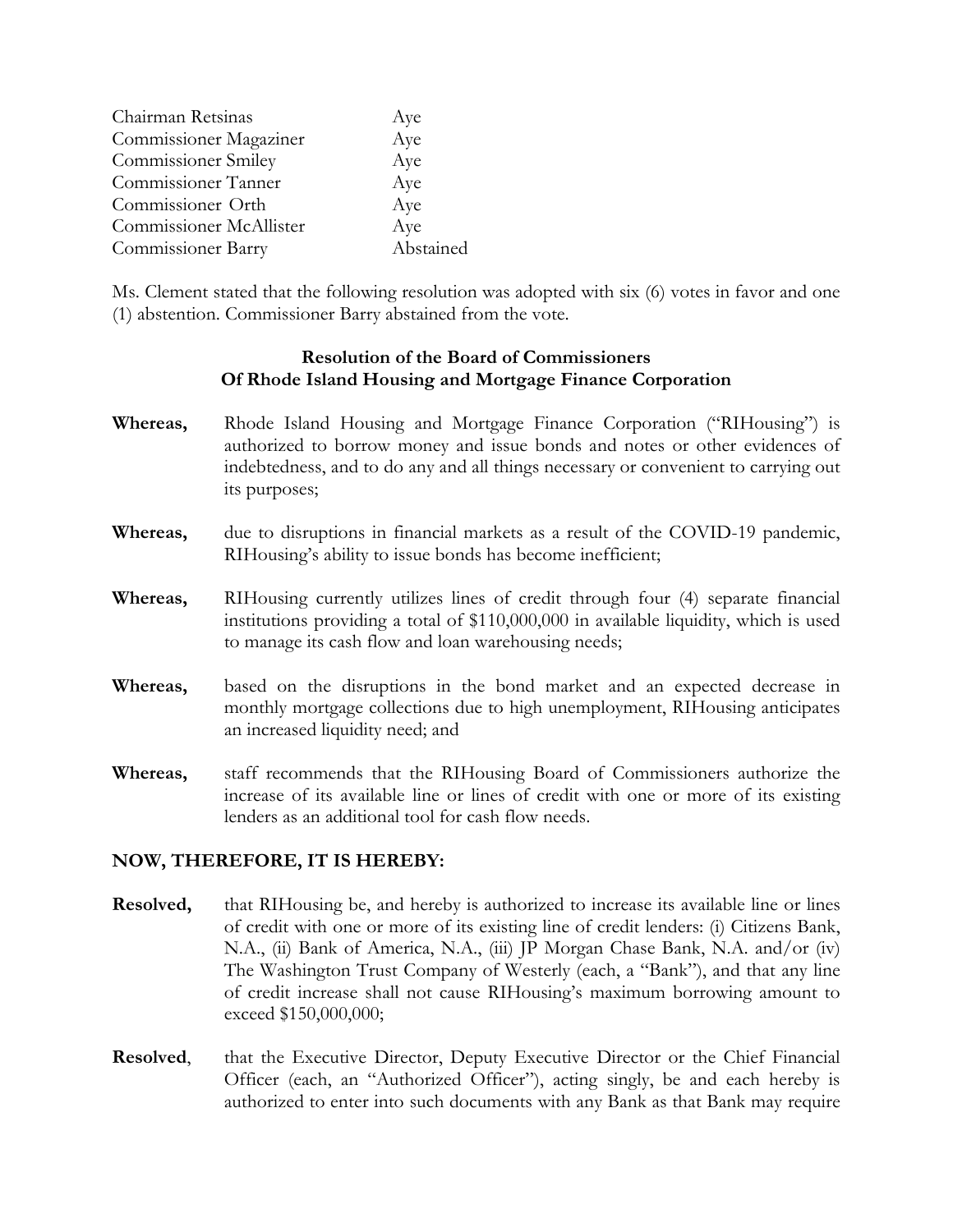to evidence the line of credit limit increase, including, without limitation, a note and loan agreement or any amendments thereto, each containing such terms and conditions as the Authorized Officer shall approve, each such determination to be conclusively evidenced by his/her execution thereof and each such determination is hereby fully and completely approved and adopted as the valid action of and by RIHousing, approved in all respects by the Board of Commissioners; and

**Resolved**, that the Authorized Officers be, and each of them hereby is, authorized, empowered and directed to take any and all action necessary to effectuate the purpose and intent of the foregoing resolutions, including, without limitation, (i) the execution and delivery on behalf of RIHousing of all such other agreements, documents and instruments and the performance by RIHousing thereunder, as each of them shall determine, in his/her exclusive and reasonable judgment, to be necessary, appropriate or advisable, and (ii) the consummation of the transactions contemplated hereby and the performance by RIHousing as required hereunder, as each of them shall determine, in his/her exclusive and reasonable judgment, to be necessary, appropriate or advisable, each such determination pursuant to the immediately preceding clauses (i) and (ii) to be conclusively evidenced by the taking of any such action by any Authorized Officer and each such determination is hereby fully and completely approved and adopted as the valid action of and by RIHousing, approved in all respects by the Board of Commissioners.

Chairman Retsinas then expressed his appreciation to the Commissioners and staff for their time and public service.

Commissioner Smiley thanked Nicole Clement, General Counsel, for working with the Board in ensuring that the meeting ran smoothly. He mentioned that RIHousing and Resources Recovery have done the best job to comply with the Open Meetings Act. He commended everyone on a successful Board meeting.

There being no further business to discuss, Chairman Retsinas asked for a motion to adjourn the meeting. A motion was duly made by Commissioner Tanner and seconded by Commissioner Smiley to adjourn the meeting.

Ms. Clement then conducted a roll call vote of the Commissioners, eligible to vote, in response to a vote for adjournment. The Commissioners voted as follows:

| Chairman Retsinas          | Aye |
|----------------------------|-----|
| Commissioner Magaziner     | Aye |
| <b>Commissioner Smiley</b> | Aye |
| Commissioner Tanner        | Aye |
| Commissioner Orth          | Aye |
| Commissioner McAllister    | Aye |
| Commissioner Barry         | Aye |